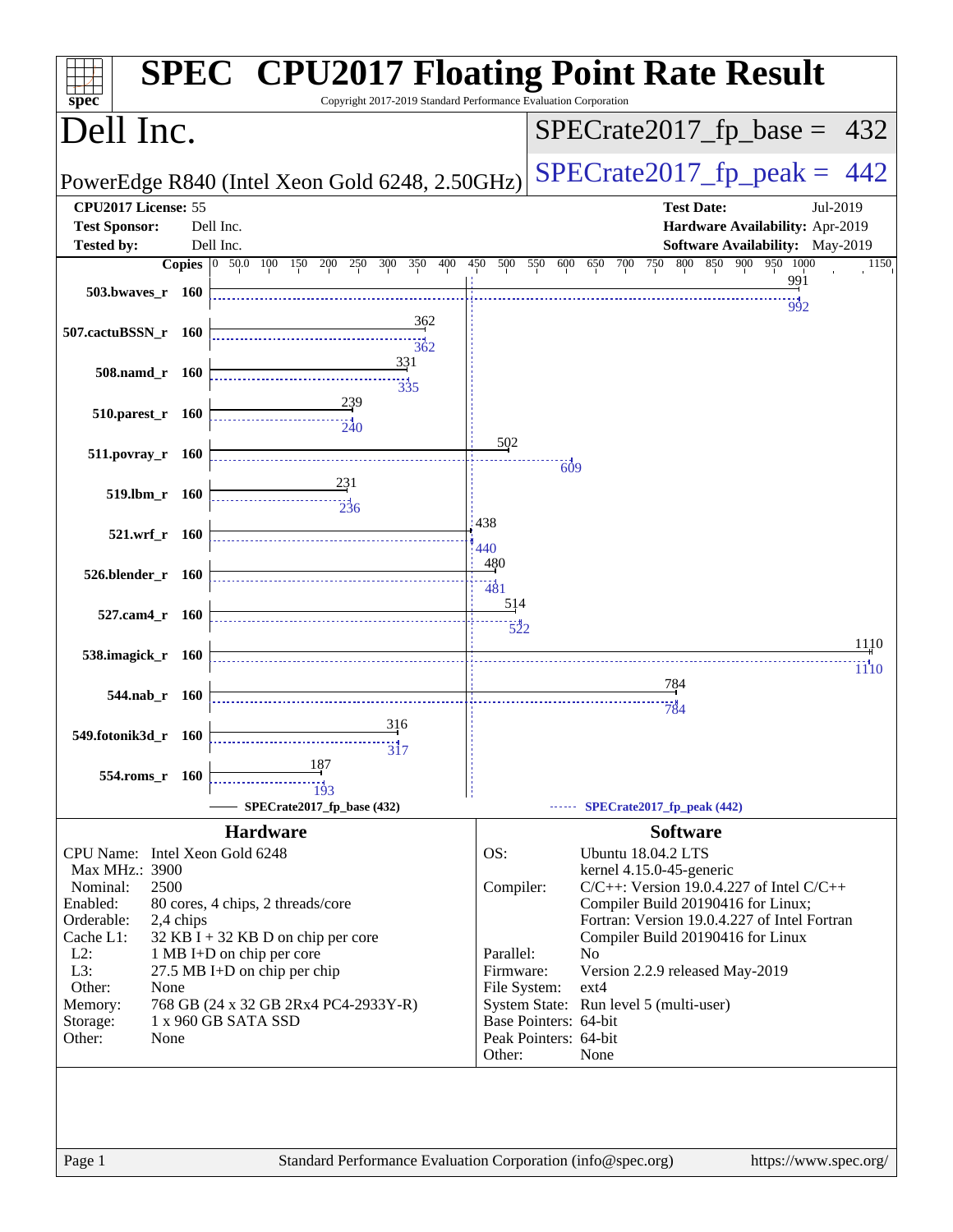| <b>SPEC CPU2017 Floating Point Rate Result</b><br>Copyright 2017-2019 Standard Performance Evaluation Corporation<br>spec <sup>®</sup> |                                                      |                |       |                |              |                |       |               |                                                                                                          |              |                |              |                                        |              |
|----------------------------------------------------------------------------------------------------------------------------------------|------------------------------------------------------|----------------|-------|----------------|--------------|----------------|-------|---------------|----------------------------------------------------------------------------------------------------------|--------------|----------------|--------------|----------------------------------------|--------------|
| Dell Inc.                                                                                                                              |                                                      |                |       |                |              |                |       |               | $SPECrate2017_fp\_base = 432$                                                                            |              |                |              |                                        |              |
| $SPECTate2017$ _fp_peak = 442<br>PowerEdge R840 (Intel Xeon Gold 6248, 2.50GHz)                                                        |                                                      |                |       |                |              |                |       |               |                                                                                                          |              |                |              |                                        |              |
|                                                                                                                                        | CPU2017 License: 55<br><b>Test Date:</b><br>Jul-2019 |                |       |                |              |                |       |               |                                                                                                          |              |                |              |                                        |              |
| <b>Test Sponsor:</b>                                                                                                                   | Dell Inc.                                            |                |       |                |              |                |       |               |                                                                                                          |              |                |              | Hardware Availability: Apr-2019        |              |
| <b>Tested by:</b>                                                                                                                      | Dell Inc.                                            |                |       |                |              |                |       |               |                                                                                                          |              |                |              | <b>Software Availability:</b> May-2019 |              |
| <b>Results Table</b>                                                                                                                   |                                                      |                |       |                |              |                |       |               |                                                                                                          |              |                |              |                                        |              |
|                                                                                                                                        |                                                      |                |       | <b>Base</b>    |              |                |       |               |                                                                                                          |              | <b>Peak</b>    |              |                                        |              |
| <b>Benchmark</b>                                                                                                                       | <b>Copies</b>                                        | <b>Seconds</b> | Ratio | <b>Seconds</b> | <b>Ratio</b> | <b>Seconds</b> | Ratio | <b>Copies</b> | <b>Seconds</b>                                                                                           | <b>Ratio</b> | <b>Seconds</b> | <b>Ratio</b> | <b>Seconds</b>                         | <b>Ratio</b> |
| 503.bwaves r                                                                                                                           | 160                                                  | 1619           | 991   | 1619           | 991          |                |       | 160           | 1618                                                                                                     | 992          | 1616           | 993          |                                        |              |
| 507.cactuBSSN r                                                                                                                        | 160                                                  | 559            | 362   | 559            | 363          |                |       | 160           | 559                                                                                                      | 362          | 559            | 362          |                                        |              |
| 508.namd_r                                                                                                                             | 160                                                  | 458            | 332   | 459            | 331          |                |       | 160           | 453                                                                                                      | 335          | 454            | 335          |                                        |              |
| $510.parest_r$                                                                                                                         | 160                                                  | 1741           | 240   | 1748           | 239          |                |       | 160           | 1743                                                                                                     | 240          | 1745           | 240          |                                        |              |
| 511.povray_r                                                                                                                           | 160                                                  | 743            | 503   | 745            | 502          |                |       | 160           | 614                                                                                                      | 609          | 613            | 610          |                                        |              |
| 519.lbm r                                                                                                                              | 160                                                  | 731            | 231   | 731            | 231          |                |       | 160           | 713                                                                                                      | 236          | 714            | 236          |                                        |              |
| 521.wrf                                                                                                                                | 160                                                  | 816            | 439   | 817            | 438          |                |       | 160           | 810                                                                                                      | 442          | 815            | 440          |                                        |              |
| 526.blender r                                                                                                                          | 160                                                  | 507            | 480   | 506            | 481          |                |       | 160           | 506                                                                                                      | 482          | 506            | 481          |                                        |              |
| 527.cam4_r                                                                                                                             | 160                                                  | 543            | 515   | 544            | 514          |                |       | 160           | 534                                                                                                      | 524          | 536            | 522          |                                        |              |
| 538.imagick_r                                                                                                                          | 160                                                  | 358            | 1110  | 357            | 1110         |                |       | 160           | 358                                                                                                      | 1110         | 359            | 1110         |                                        |              |
| 544.nab r                                                                                                                              | 160                                                  | 343            | 786   | 344            | 784          |                |       | 160           | 344                                                                                                      | 784          | 342            | 788          |                                        |              |
| 549.fotonik3d r                                                                                                                        | 160                                                  | 1966           | 317   | 1976           | 316          |                |       | 160           | 1965                                                                                                     | 317          | 1961           | 318          |                                        |              |
| 554.roms_r                                                                                                                             | 160                                                  | 1354           | 188   | 1361           | 187          |                |       | 160           | 1320                                                                                                     | 193          | 1321           | <b>193</b>   |                                        |              |
| $SPECrate2017_fp\_base =$                                                                                                              |                                                      |                | 432   |                |              |                |       |               |                                                                                                          |              |                |              |                                        |              |
| $SPECrate2017_fp\_peak =$                                                                                                              |                                                      |                | 442   |                |              |                |       |               |                                                                                                          |              |                |              |                                        |              |
|                                                                                                                                        |                                                      |                |       |                |              |                |       |               | Results appear in the order in which they were run. Bold underlined text indicates a median measurement. |              |                |              |                                        |              |
|                                                                                                                                        |                                                      |                |       |                |              |                |       |               |                                                                                                          |              |                |              |                                        |              |

#### **[Submit Notes](http://www.spec.org/auto/cpu2017/Docs/result-fields.html#SubmitNotes)**

 The numactl mechanism was used to bind copies to processors. The config file option 'submit' was used to generate numactl commands to bind each copy to a specific processor. For details, please see the config file.

#### **[General Notes](http://www.spec.org/auto/cpu2017/Docs/result-fields.html#GeneralNotes)**

Environment variables set by runcpu before the start of the run: LD\_LIBRARY\_PATH = "/home/cpu2017/lib/intel64" Binaries compiled on a system with 1x Intel Core i9-7900X CPU + 32GB RAM memory using Redhat Enterprise Linux 7.5 NA: The test sponsor attests, as of date of publication, that CVE-2017-5754 (Meltdown) is mitigated in the system as tested and documented. Yes: The test sponsor attests, as of date of publication, that CVE-2017-5753 (Spectre variant 1) is mitigated in the system as tested and documented. Yes: The test sponsor attests, as of date of publication, that CVE-2017-5715 (Spectre variant 2) is mitigated in the system as tested and documented. Transparent Huge Pages enabled by default Prior to runcpu invocation Filesystem page cache synced and cleared with: sync; echo 3> /proc/sys/vm/drop\_caches runcpu command invoked through numactl i.e.: numactl --interleave=all runcpu <etc>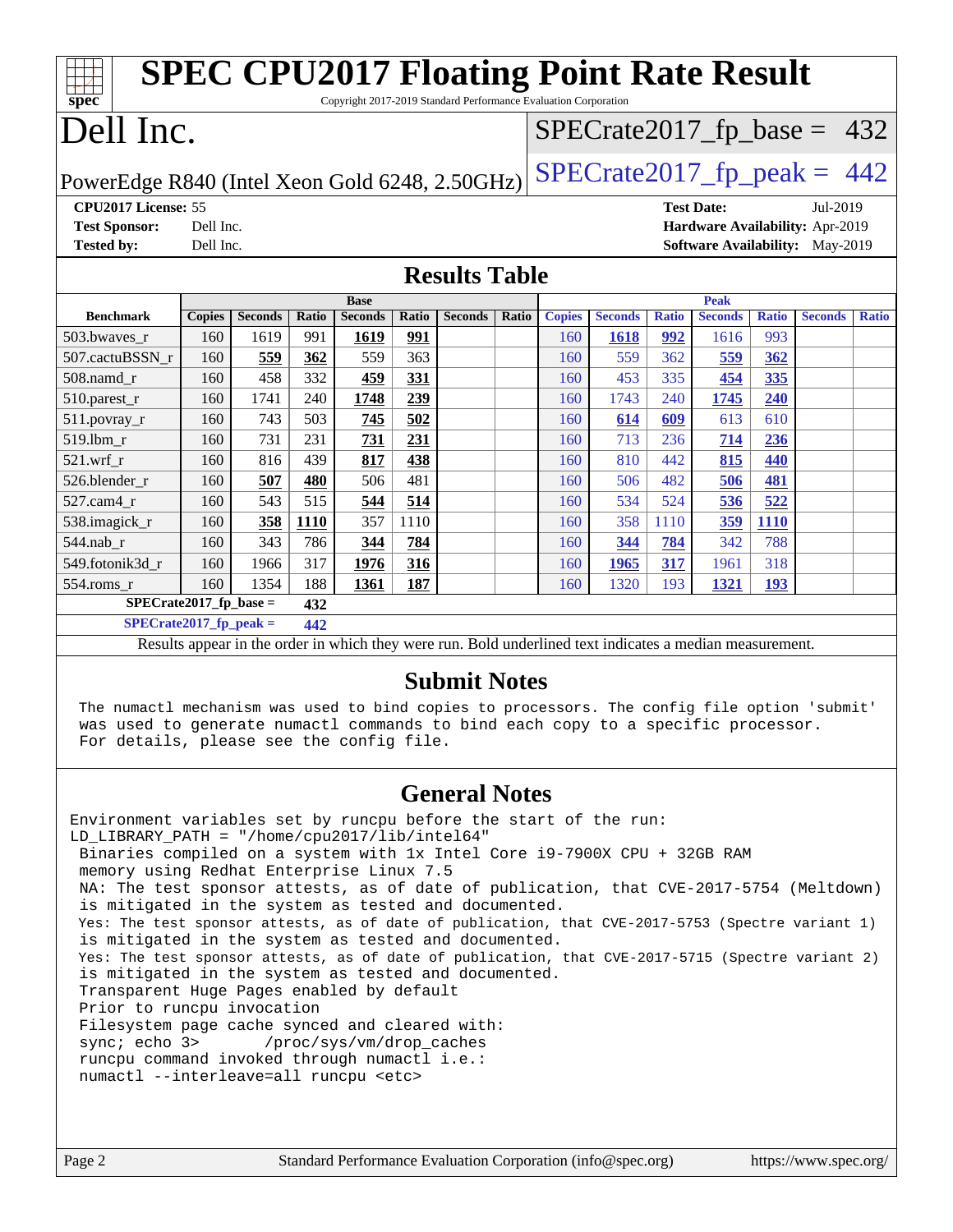| $spec^*$                                                                                                                                                                                                                                                                                                                                                                                                                                                                                                                                                                                                                                                                                                                                                                                                                                                                                                                                                                                                                                                                                                                                                                                                                                                                                                                                                                                            | <b>SPEC CPU2017 Floating Point Rate Result</b><br>Copyright 2017-2019 Standard Performance Evaluation Corporation                                                                                                                                                                                                                                                                                                     |                   |                                                                                |
|-----------------------------------------------------------------------------------------------------------------------------------------------------------------------------------------------------------------------------------------------------------------------------------------------------------------------------------------------------------------------------------------------------------------------------------------------------------------------------------------------------------------------------------------------------------------------------------------------------------------------------------------------------------------------------------------------------------------------------------------------------------------------------------------------------------------------------------------------------------------------------------------------------------------------------------------------------------------------------------------------------------------------------------------------------------------------------------------------------------------------------------------------------------------------------------------------------------------------------------------------------------------------------------------------------------------------------------------------------------------------------------------------------|-----------------------------------------------------------------------------------------------------------------------------------------------------------------------------------------------------------------------------------------------------------------------------------------------------------------------------------------------------------------------------------------------------------------------|-------------------|--------------------------------------------------------------------------------|
| Dell Inc.                                                                                                                                                                                                                                                                                                                                                                                                                                                                                                                                                                                                                                                                                                                                                                                                                                                                                                                                                                                                                                                                                                                                                                                                                                                                                                                                                                                           |                                                                                                                                                                                                                                                                                                                                                                                                                       |                   | $SPECrate2017_fp\_base = 432$                                                  |
| PowerEdge R840 (Intel Xeon Gold 6248, 2.50GHz)                                                                                                                                                                                                                                                                                                                                                                                                                                                                                                                                                                                                                                                                                                                                                                                                                                                                                                                                                                                                                                                                                                                                                                                                                                                                                                                                                      |                                                                                                                                                                                                                                                                                                                                                                                                                       |                   | $SPECrate2017fp peak = 442$                                                    |
| CPU2017 License: 55<br>Dell Inc.<br><b>Test Sponsor:</b><br>Dell Inc.<br><b>Tested by:</b>                                                                                                                                                                                                                                                                                                                                                                                                                                                                                                                                                                                                                                                                                                                                                                                                                                                                                                                                                                                                                                                                                                                                                                                                                                                                                                          |                                                                                                                                                                                                                                                                                                                                                                                                                       | <b>Test Date:</b> | Jul-2019<br>Hardware Availability: Apr-2019<br>Software Availability: May-2019 |
|                                                                                                                                                                                                                                                                                                                                                                                                                                                                                                                                                                                                                                                                                                                                                                                                                                                                                                                                                                                                                                                                                                                                                                                                                                                                                                                                                                                                     | <b>Platform Notes</b>                                                                                                                                                                                                                                                                                                                                                                                                 |                   |                                                                                |
| BIOS settings:<br>ADDDC setting disabled<br>Virtualization Technology disabled<br>DCU Streamer Prefetcher disabled<br>System Profile set to Custom<br>CPU Performance set to Maximum Performance<br>C States set to Autonomous<br>C1E disabled<br>Uncore Frequency set to Dynamic<br>Energy Efficiency Policy set to Performance<br>Memory Patrol Scrub disabled<br>Logical Processor enabled<br>CPU Interconnect Bus Link Power Management disabled<br>PCI ASPM L1 Link Power Management disabled<br>Sysinfo program /home/cpu2017/bin/sysinfo<br>Rev: r5974 of 2018-05-19 9bcde8f2999c33d61f64985e45859ea9<br>running on intel-sut Fri Jul 12 10:52:32 2019<br>SUT (System Under Test) info as seen by some common utilities.<br>For more information on this section, see<br>https://www.spec.org/cpu2017/Docs/config.html#sysinfo<br>From /proc/cpuinfo<br>model name : Intel(R) Xeon(R) Gold 6248 CPU @ 2.50GHz<br>"physical id"s (chips)<br>160 "processors"<br>cores, siblings (Caution: counting these is hw and system dependent. The following<br>excerpts from /proc/cpuinfo might not be reliable. Use with caution.)<br>$cpu$ cores : 20<br>siblings : 40<br>From 1scpu:<br>Architecture:<br>$CPU$ op-mode( $s$ ):<br>Byte Order:<br>CPU(s):<br>On-line CPU(s) list: $0-159$<br>Thread(s) per core:<br>Core(s) per socket:<br>Socket(s):<br>NUMA node(s):<br>Vendor ID:<br>CPU family: | physical 0: cores 0 1 2 3 4 8 9 10 11 12 16 17 18 19 20 24 25 26 27 28<br>physical 1: cores 0 1 2 3 4 8 9 10 11 12 16 17 18 19 20 24 25 26 27 28<br>physical 2: cores 0 1 2 3 4 8 9 10 11 12 16 17 18 19 20 24 25 26 27 28<br>physical 3: cores 0 1 2 3 4 8 9 10 11 12 16 17 18 19 20 24 25 26 27 28<br>x86 64<br>$32$ -bit, $64$ -bit<br>Little Endian<br>160<br>2<br>20<br>$\overline{4}$<br>8<br>GenuineIntel<br>6 |                   |                                                                                |
|                                                                                                                                                                                                                                                                                                                                                                                                                                                                                                                                                                                                                                                                                                                                                                                                                                                                                                                                                                                                                                                                                                                                                                                                                                                                                                                                                                                                     | (Continued on next page)                                                                                                                                                                                                                                                                                                                                                                                              |                   |                                                                                |
| Page 3                                                                                                                                                                                                                                                                                                                                                                                                                                                                                                                                                                                                                                                                                                                                                                                                                                                                                                                                                                                                                                                                                                                                                                                                                                                                                                                                                                                              | Standard Performance Evaluation Corporation (info@spec.org)                                                                                                                                                                                                                                                                                                                                                           |                   | https://www.spec.org/                                                          |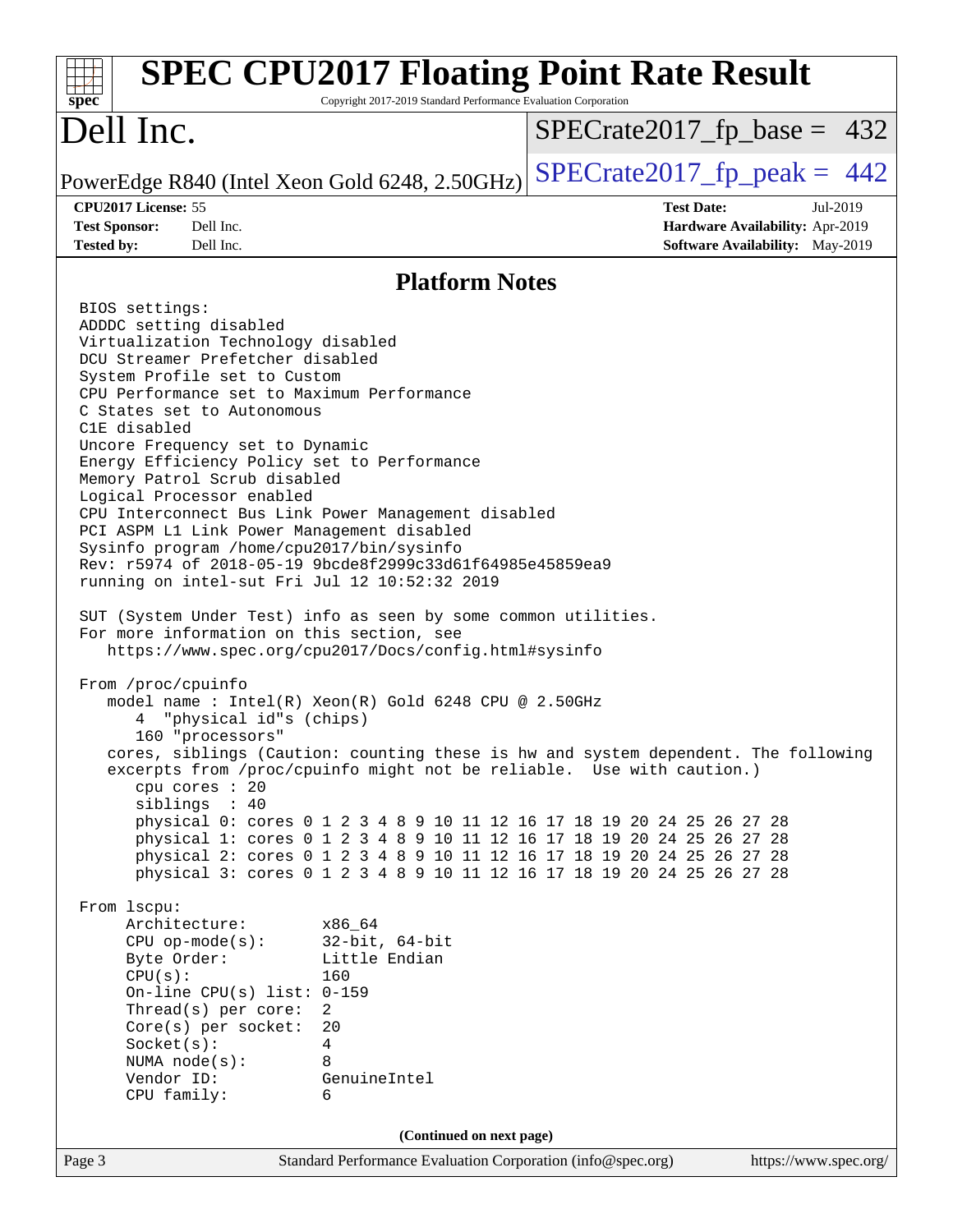| $spec^*$                                                                    |                                                                                                                                                                                                        | <b>SPEC CPU2017 Floating Point Rate Result</b><br>Copyright 2017-2019 Standard Performance Evaluation Corporation                                                                                                                                                                                                                                                                                                                                                                                                                                                                                                                                                                                                                                                                                                                                                                                                                                                                                                                                                                                                                                                                                                                                                                                                                                                                                                                                                                                                                                                                                                                                                                                                                            |                               |                                                                                       |
|-----------------------------------------------------------------------------|--------------------------------------------------------------------------------------------------------------------------------------------------------------------------------------------------------|----------------------------------------------------------------------------------------------------------------------------------------------------------------------------------------------------------------------------------------------------------------------------------------------------------------------------------------------------------------------------------------------------------------------------------------------------------------------------------------------------------------------------------------------------------------------------------------------------------------------------------------------------------------------------------------------------------------------------------------------------------------------------------------------------------------------------------------------------------------------------------------------------------------------------------------------------------------------------------------------------------------------------------------------------------------------------------------------------------------------------------------------------------------------------------------------------------------------------------------------------------------------------------------------------------------------------------------------------------------------------------------------------------------------------------------------------------------------------------------------------------------------------------------------------------------------------------------------------------------------------------------------------------------------------------------------------------------------------------------------|-------------------------------|---------------------------------------------------------------------------------------|
| Dell Inc.                                                                   |                                                                                                                                                                                                        |                                                                                                                                                                                                                                                                                                                                                                                                                                                                                                                                                                                                                                                                                                                                                                                                                                                                                                                                                                                                                                                                                                                                                                                                                                                                                                                                                                                                                                                                                                                                                                                                                                                                                                                                              |                               | $SPECrate2017_fp\_base = 432$                                                         |
|                                                                             |                                                                                                                                                                                                        | PowerEdge R840 (Intel Xeon Gold 6248, 2.50GHz)                                                                                                                                                                                                                                                                                                                                                                                                                                                                                                                                                                                                                                                                                                                                                                                                                                                                                                                                                                                                                                                                                                                                                                                                                                                                                                                                                                                                                                                                                                                                                                                                                                                                                               | $SPECTate2017$ _fp_peak = 442 |                                                                                       |
| CPU2017 License: 55<br><b>Test Sponsor:</b><br><b>Tested by:</b>            | Dell Inc.<br>Dell Inc.                                                                                                                                                                                 |                                                                                                                                                                                                                                                                                                                                                                                                                                                                                                                                                                                                                                                                                                                                                                                                                                                                                                                                                                                                                                                                                                                                                                                                                                                                                                                                                                                                                                                                                                                                                                                                                                                                                                                                              | <b>Test Date:</b>             | Jul-2019<br>Hardware Availability: Apr-2019<br><b>Software Availability:</b> May-2019 |
|                                                                             |                                                                                                                                                                                                        | <b>Platform Notes (Continued)</b>                                                                                                                                                                                                                                                                                                                                                                                                                                                                                                                                                                                                                                                                                                                                                                                                                                                                                                                                                                                                                                                                                                                                                                                                                                                                                                                                                                                                                                                                                                                                                                                                                                                                                                            |                               |                                                                                       |
| Model:                                                                      |                                                                                                                                                                                                        | 85                                                                                                                                                                                                                                                                                                                                                                                                                                                                                                                                                                                                                                                                                                                                                                                                                                                                                                                                                                                                                                                                                                                                                                                                                                                                                                                                                                                                                                                                                                                                                                                                                                                                                                                                           |                               |                                                                                       |
| CPU MHz:<br>BogoMIPS:<br>Lld cache:<br>Lli cache:<br>L2 cache:<br>L3 cache: | Virtualization:<br>NUMA node0 CPU(s):<br>NUMA nodel CPU(s):<br>NUMA node2 CPU(s):<br>NUMA $node3$ $CPU(s)$ :<br>NUMA node4 CPU(s):<br>NUMA node5 CPU(s):<br>NUMA node6 $CPU(s):$<br>NUMA node7 CPU(s): | 1884.238<br>5000.00<br>$VT - x$<br>32K<br>32K<br>1024K<br>28160K<br>0, 8, 16, 24, 32, 40, 48, 56, 64, 72, 80, 88, 96, 104, 112, 120, 128, 136, 144, 152<br>1, 9, 17, 25, 33, 41, 49, 57, 65, 73, 81, 89, 97, 105, 113, 121, 129, 137, 145, 153<br>2, 10, 18, 26, 34, 42, 50, 58, 66, 74, 82, 90, 98, 106, 114, 122, 130, 138, 146, 154<br>3, 11, 19, 27, 35, 43, 51, 59, 67, 75, 83, 91, 99, 107, 115, 123, 131, 139, 147, 155<br>4, 12, 20, 28, 36, 44, 52, 60, 68, 76, 84, 92, 100, 108, 116, 124, 132, 140, 148, 156<br>5, 13, 21, 29, 37, 45, 53, 61, 69, 77, 85, 93, 101, 109, 117, 125, 133, 141, 149, 157<br>6, 14, 22, 30, 38, 46, 54, 62, 70, 78, 86, 94, 102, 110, 118, 126, 134, 142, 150, 158<br>7, 15, 23, 31, 39, 47, 55, 63, 71, 79, 87, 95, 103, 111, 119, 127, 135, 143, 151, 159<br>Flags: fpu vme de pse tsc msr pae mce cx8 apic sep mtrr pge mca cmov<br>pat pse36 clflush dts acpi mmx fxsr sse sse2 ss ht tm pbe syscall nx pdpelgb rdtscp<br>lm constant_tsc art arch_perfmon pebs bts rep_good nopl xtopology nonstop_tsc cpuid<br>aperfmperf pni pclmulqdq dtes64 monitor ds_cpl vmx smx est tm2 ssse3 sdbg fma cx16<br>xtpr pdcm pcid dca sse4_1 sse4_2 x2apic movbe popcnt aes xsave avx f16c rdrand<br>lahf_lm abm 3dnowprefetch cpuid_fault epb cat_13 cdp_13 invpcid_single intel_ppin<br>ssbd mba ibrs ibpb stibp ibrs_enhanced tpr_shadow vnmi flexpriority ept vpid<br>fsgsbase tsc_adjust bmil hle avx2 smep bmi2 erms invpcid rtm cqm mpx rdt_a avx512f<br>avx512dq rdseed adx smap clflushopt clwb intel_pt avx512cd avx512bw avx512vl<br>xsaveopt xsavec xgetbvl xsaves cqm_llc cqm_occup_llc cqm_mbm_total cqm_mbm_local<br>dtherm ida arat pln pts pku ospke avx512_vnni flush_l1d arch_capabilities |                               |                                                                                       |
|                                                                             | /proc/cpuinfo cache data<br>cache size : 28160 KB                                                                                                                                                      |                                                                                                                                                                                                                                                                                                                                                                                                                                                                                                                                                                                                                                                                                                                                                                                                                                                                                                                                                                                                                                                                                                                                                                                                                                                                                                                                                                                                                                                                                                                                                                                                                                                                                                                                              |                               |                                                                                       |
| physical chip.                                                              | $available: 8 nodes (0-7)$<br>node 0 size: 95146 MB<br>node 0 free: 94663 MB                                                                                                                           | From numactl --hardware WARNING: a numactl 'node' might or might not correspond to a<br>node 0 cpus: 0 8 16 24 32 40 48 56 64 72 80 88 96 104 112 120 128 136 144 152                                                                                                                                                                                                                                                                                                                                                                                                                                                                                                                                                                                                                                                                                                                                                                                                                                                                                                                                                                                                                                                                                                                                                                                                                                                                                                                                                                                                                                                                                                                                                                        |                               |                                                                                       |
|                                                                             |                                                                                                                                                                                                        | (Continued on next page)                                                                                                                                                                                                                                                                                                                                                                                                                                                                                                                                                                                                                                                                                                                                                                                                                                                                                                                                                                                                                                                                                                                                                                                                                                                                                                                                                                                                                                                                                                                                                                                                                                                                                                                     |                               |                                                                                       |
| Page 4                                                                      |                                                                                                                                                                                                        | Standard Performance Evaluation Corporation (info@spec.org)                                                                                                                                                                                                                                                                                                                                                                                                                                                                                                                                                                                                                                                                                                                                                                                                                                                                                                                                                                                                                                                                                                                                                                                                                                                                                                                                                                                                                                                                                                                                                                                                                                                                                  |                               | https://www.spec.org/                                                                 |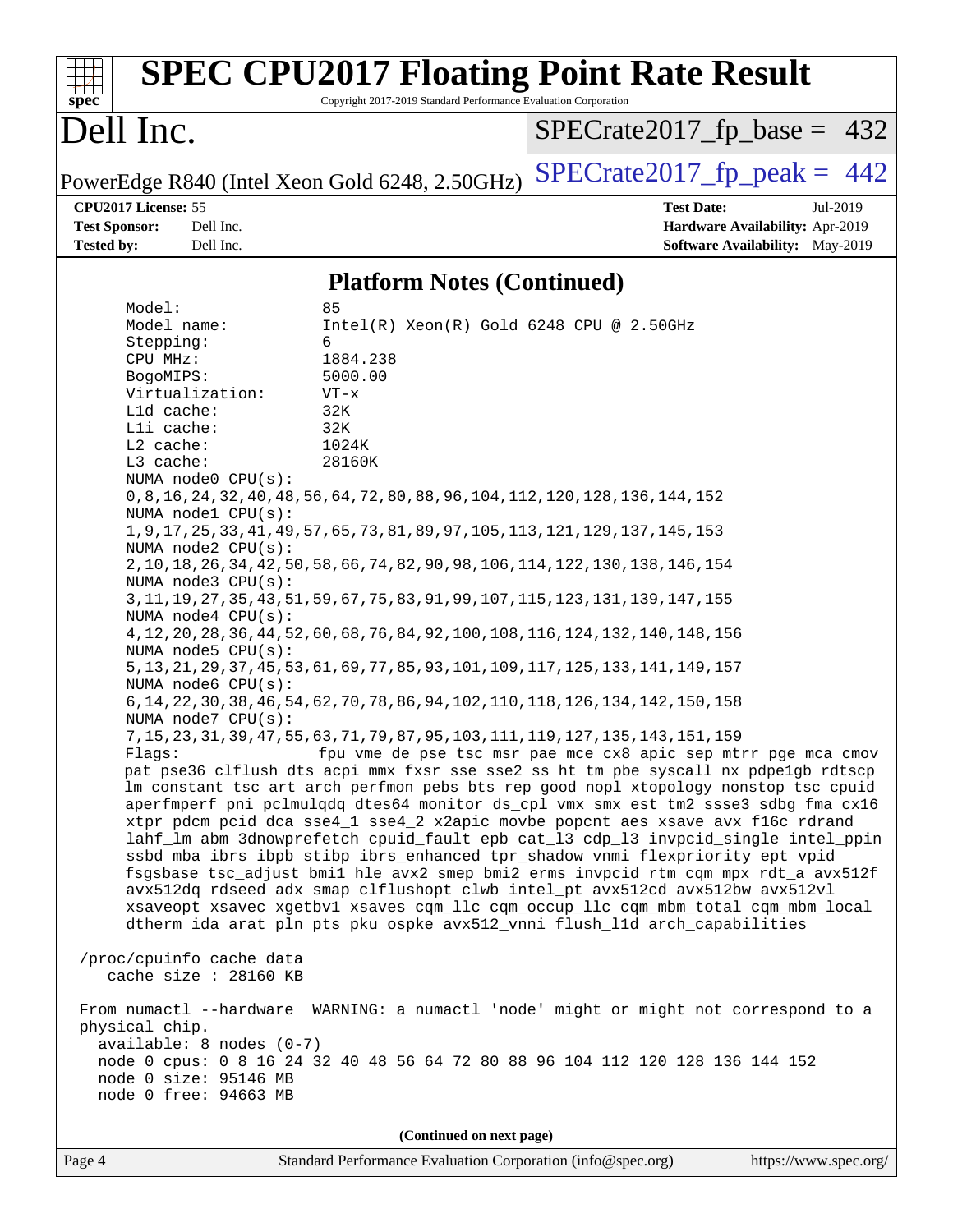| spec <sup>®</sup>                              | <b>SPEC CPU2017 Floating Point Rate Result</b>                                                                                            |           |              | Copyright 2017-2019 Standard Performance Evaluation Corporation |    |    |  |  |  |  |                   |  |                                 |                               |
|------------------------------------------------|-------------------------------------------------------------------------------------------------------------------------------------------|-----------|--------------|-----------------------------------------------------------------|----|----|--|--|--|--|-------------------|--|---------------------------------|-------------------------------|
| Dell Inc.                                      |                                                                                                                                           |           |              |                                                                 |    |    |  |  |  |  |                   |  |                                 | $SPECrate2017_fp\_base = 432$ |
| PowerEdge R840 (Intel Xeon Gold 6248, 2.50GHz) |                                                                                                                                           |           |              |                                                                 |    |    |  |  |  |  |                   |  |                                 | $SPECrate2017_fp\_peak = 442$ |
| CPU2017 License: 55                            |                                                                                                                                           |           |              |                                                                 |    |    |  |  |  |  | <b>Test Date:</b> |  | Jul-2019                        |                               |
| <b>Test Sponsor:</b>                           |                                                                                                                                           | Dell Inc. |              |                                                                 |    |    |  |  |  |  |                   |  | Hardware Availability: Apr-2019 |                               |
| <b>Tested by:</b>                              |                                                                                                                                           | Dell Inc. |              |                                                                 |    |    |  |  |  |  |                   |  | Software Availability: May-2019 |                               |
|                                                |                                                                                                                                           |           |              | <b>Platform Notes (Continued)</b>                               |    |    |  |  |  |  |                   |  |                                 |                               |
|                                                | node 1 cpus: 1 9 17 25 33 41 49 57 65 73 81 89 97 105 113 121 129 137 145 153                                                             |           |              |                                                                 |    |    |  |  |  |  |                   |  |                                 |                               |
|                                                | node 1 size: 96764 MB                                                                                                                     |           |              |                                                                 |    |    |  |  |  |  |                   |  |                                 |                               |
|                                                | node 1 free: 96371 MB                                                                                                                     |           |              |                                                                 |    |    |  |  |  |  |                   |  |                                 |                               |
|                                                | node 2 cpus: 2 10 18 26 34 42 50 58 66 74 82 90 98 106 114 122 130 138 146 154                                                            |           |              |                                                                 |    |    |  |  |  |  |                   |  |                                 |                               |
|                                                | node 2 size: 96743 MB                                                                                                                     |           |              |                                                                 |    |    |  |  |  |  |                   |  |                                 |                               |
|                                                | node 2 free: 96340 MB<br>node 3 cpus: 3 11 19 27 35 43 51 59 67 75 83 91 99 107 115 123 131 139 147 155                                   |           |              |                                                                 |    |    |  |  |  |  |                   |  |                                 |                               |
|                                                | node 3 size: 96764 MB                                                                                                                     |           |              |                                                                 |    |    |  |  |  |  |                   |  |                                 |                               |
|                                                | node 3 free: 96367 MB                                                                                                                     |           |              |                                                                 |    |    |  |  |  |  |                   |  |                                 |                               |
|                                                | node 4 cpus: 4 12 20 28 36 44 52 60 68 76 84 92 100 108 116 124 132 140 148 156                                                           |           |              |                                                                 |    |    |  |  |  |  |                   |  |                                 |                               |
|                                                | node 4 size: 96764 MB                                                                                                                     |           |              |                                                                 |    |    |  |  |  |  |                   |  |                                 |                               |
|                                                | node 4 free: 96339 MB                                                                                                                     |           |              |                                                                 |    |    |  |  |  |  |                   |  |                                 |                               |
|                                                | node 5 cpus: 5 13 21 29 37 45 53 61 69 77 85 93 101 109 117 125 133 141 149 157                                                           |           |              |                                                                 |    |    |  |  |  |  |                   |  |                                 |                               |
|                                                | node 5 size: 96764 MB                                                                                                                     |           |              |                                                                 |    |    |  |  |  |  |                   |  |                                 |                               |
|                                                | node 5 free: 96381 MB                                                                                                                     |           |              |                                                                 |    |    |  |  |  |  |                   |  |                                 |                               |
|                                                | node 6 cpus: 6 14 22 30 38 46 54 62 70 78 86 94 102 110 118 126 134 142 150 158                                                           |           |              |                                                                 |    |    |  |  |  |  |                   |  |                                 |                               |
|                                                | node 6 size: 96764 MB                                                                                                                     |           |              |                                                                 |    |    |  |  |  |  |                   |  |                                 |                               |
|                                                | node 6 free: 96372 MB                                                                                                                     |           |              |                                                                 |    |    |  |  |  |  |                   |  |                                 |                               |
|                                                | node 7 cpus: 7 15 23 31 39 47 55 63 71 79 87 95 103 111 119 127 135 143 151 159                                                           |           |              |                                                                 |    |    |  |  |  |  |                   |  |                                 |                               |
|                                                | node 7 size: 96762 MB                                                                                                                     |           |              |                                                                 |    |    |  |  |  |  |                   |  |                                 |                               |
|                                                | node 7 free: 96261 MB                                                                                                                     |           |              |                                                                 |    |    |  |  |  |  |                   |  |                                 |                               |
|                                                | node distances:                                                                                                                           |           |              |                                                                 |    |    |  |  |  |  |                   |  |                                 |                               |
| node                                           | 0<br>1                                                                                                                                    | 2         | 3<br>4       | 5                                                               | 6  | 7  |  |  |  |  |                   |  |                                 |                               |
| 0 :                                            | 21<br>10                                                                                                                                  | 21        | 21<br>11     | 21                                                              | 21 | 21 |  |  |  |  |                   |  |                                 |                               |
| 1:                                             | 21<br>10                                                                                                                                  | 21        | 21<br>21     | 11                                                              | 21 | 21 |  |  |  |  |                   |  |                                 |                               |
| 2:                                             | 21<br>21                                                                                                                                  | 10        | 21<br>21     | 21                                                              | 11 | 21 |  |  |  |  |                   |  |                                 |                               |
| 3:                                             | 21<br>21                                                                                                                                  | 21        | 21<br>10     | 21                                                              | 21 | 11 |  |  |  |  |                   |  |                                 |                               |
| 4 :                                            | 21<br>11                                                                                                                                  | 21        | 21<br>10     | 21                                                              | 21 | 21 |  |  |  |  |                   |  |                                 |                               |
| 5:                                             | 11<br>21                                                                                                                                  | 21        | 21<br>21     | 10                                                              | 21 | 21 |  |  |  |  |                   |  |                                 |                               |
| 6:                                             | 21<br>21                                                                                                                                  | 11        | 21<br>21     | 21                                                              | 10 | 21 |  |  |  |  |                   |  |                                 |                               |
| 7:                                             | 21<br>21                                                                                                                                  | 21        | 11<br>21     | 21                                                              | 21 | 10 |  |  |  |  |                   |  |                                 |                               |
|                                                | From /proc/meminfo                                                                                                                        |           |              |                                                                 |    |    |  |  |  |  |                   |  |                                 |                               |
|                                                | MemTotal:                                                                                                                                 |           | 791012844 kB |                                                                 |    |    |  |  |  |  |                   |  |                                 |                               |
|                                                | HugePages_Total:                                                                                                                          |           |              | $\mathbf 0$                                                     |    |    |  |  |  |  |                   |  |                                 |                               |
|                                                | Hugepagesize:                                                                                                                             |           |              | 2048 kB                                                         |    |    |  |  |  |  |                   |  |                                 |                               |
|                                                | /usr/bin/lsb_release -d<br>Ubuntu 18.04.2 LTS                                                                                             |           |              |                                                                 |    |    |  |  |  |  |                   |  |                                 |                               |
|                                                | From /etc/*release* /etc/*version*<br>debian_version: buster/sid<br>os-release:<br>NAME="Ubuntu"<br>VERSION="18.04.2 LTS (Bionic Beaver)" |           |              |                                                                 |    |    |  |  |  |  |                   |  |                                 |                               |

**(Continued on next page)**

 ID=ubuntu ID\_LIKE=debian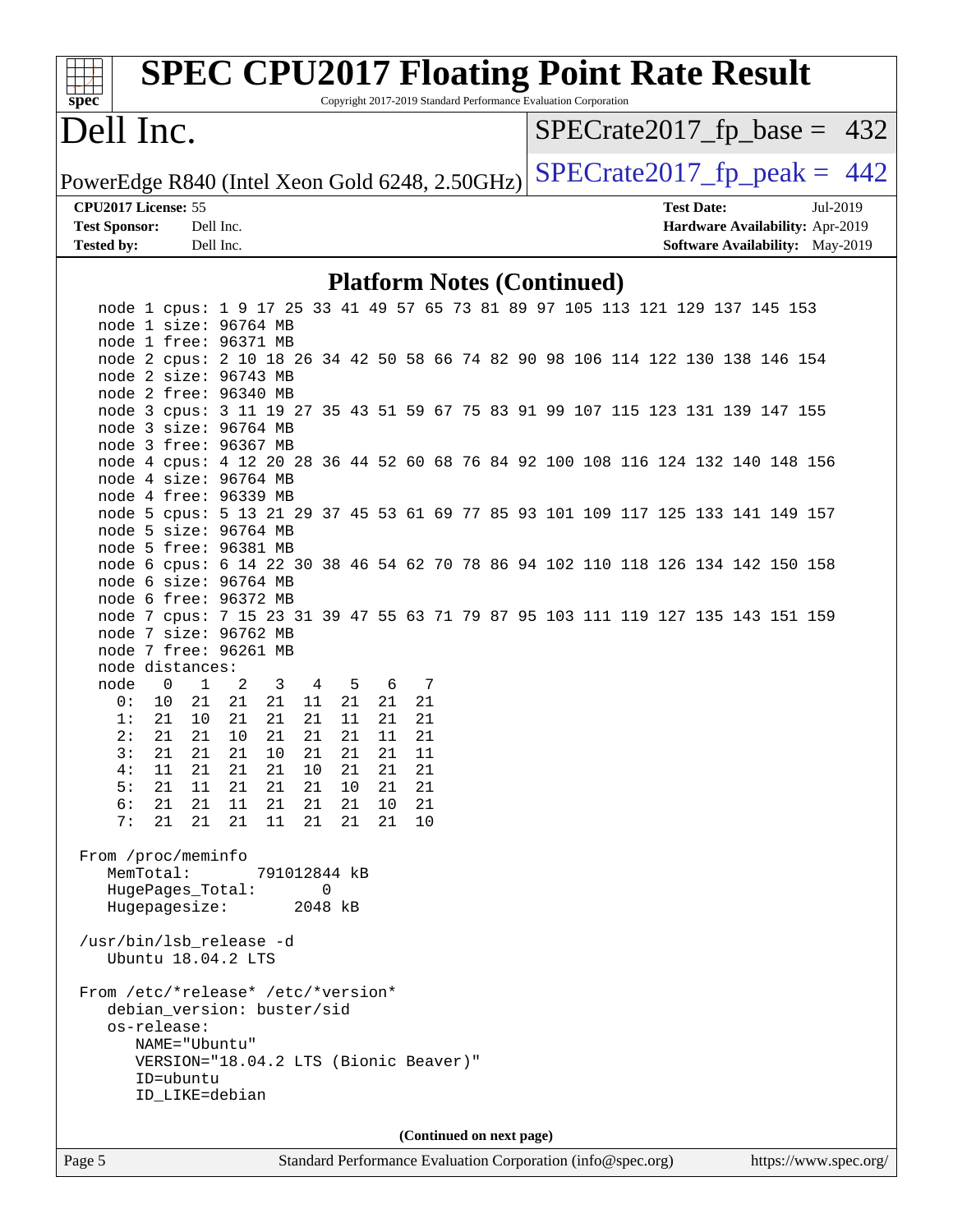| <b>SPEC CPU2017 Floating Point Rate Result</b><br>Copyright 2017-2019 Standard Performance Evaluation Corporation<br>$spec^*$                                                                                                                                                                                                                                                                |                                                                                                     |
|----------------------------------------------------------------------------------------------------------------------------------------------------------------------------------------------------------------------------------------------------------------------------------------------------------------------------------------------------------------------------------------------|-----------------------------------------------------------------------------------------------------|
| Dell Inc.                                                                                                                                                                                                                                                                                                                                                                                    | $SPECrate2017_fp\_base = 432$                                                                       |
| PowerEdge R840 (Intel Xeon Gold 6248, 2.50GHz)                                                                                                                                                                                                                                                                                                                                               | $SPECrate2017fp peak = 442$                                                                         |
| CPU2017 License: 55<br>Dell Inc.<br><b>Test Sponsor:</b><br><b>Tested by:</b><br>Dell Inc.                                                                                                                                                                                                                                                                                                   | <b>Test Date:</b><br>Jul-2019<br>Hardware Availability: Apr-2019<br>Software Availability: May-2019 |
| <b>Platform Notes (Continued)</b>                                                                                                                                                                                                                                                                                                                                                            |                                                                                                     |
| PRETTY_NAME="Ubuntu 18.04.2 LTS"<br>VERSION_ID="18.04"<br>HOME_URL="https://www.ubuntu.com/"<br>SUPPORT_URL="https://help.ubuntu.com/"                                                                                                                                                                                                                                                       |                                                                                                     |
| uname $-a$ :<br>Linux intel-sut 4.15.0-45-generic #48-Ubuntu SMP Tue Jan 29 16:28:13 UTC 2019 x86_64<br>x86_64 x86_64 GNU/Linux                                                                                                                                                                                                                                                              |                                                                                                     |
| Kernel self-reported vulnerability status:                                                                                                                                                                                                                                                                                                                                                   |                                                                                                     |
| CVE-2017-5754 (Meltdown):<br>Not affected<br>CVE-2017-5753 (Spectre variant 1): Mitigation: __user pointer sanitization<br>CVE-2017-5715 (Spectre variant 2): Mitigation: Enhanced IBRS, IBPB                                                                                                                                                                                                |                                                                                                     |
| run-level 5 Jul 12 04:55                                                                                                                                                                                                                                                                                                                                                                     |                                                                                                     |
| SPEC is set to: /home/cpu2017<br>Filesystem<br>Type Size Used Avail Use% Mounted on<br>/dev/sda2<br>ext4 439G<br>29G 388G<br>$7\%$ /                                                                                                                                                                                                                                                         |                                                                                                     |
| Additional information from dmidecode follows. WARNING: Use caution when you interpret<br>this section. The 'dmidecode' program reads system data which is "intended to allow<br>hardware to be accurately determined", but the intent may not be met, as there are<br>frequent changes to hardware, firmware, and the "DMTF SMBIOS" standard.<br>BIOS Dell Inc. 2.2.9 05/08/2019<br>Memory: |                                                                                                     |
| 24x 00AD00B300AD HMA84GR7CJR4N-WM 32 GB 2 rank 2933<br>24x Not Specified Not Specified                                                                                                                                                                                                                                                                                                       |                                                                                                     |
| (End of data from sysinfo program)                                                                                                                                                                                                                                                                                                                                                           |                                                                                                     |
| <b>Compiler Version Notes</b>                                                                                                                                                                                                                                                                                                                                                                |                                                                                                     |
| $519.1$ bm_r(base) $538.imagick_r(base, peak)$ $544.nah_r(base, peak)$<br>CC.                                                                                                                                                                                                                                                                                                                |                                                                                                     |
| Intel(R) C Intel(R) 64 Compiler for applications running on Intel(R) 64,<br>Version 19.0.4.227 Build 20190416<br>Copyright (C) 1985-2019 Intel Corporation. All rights reserved.                                                                                                                                                                                                             |                                                                                                     |
| $519.1bm_r(peak)$<br>CC.                                                                                                                                                                                                                                                                                                                                                                     |                                                                                                     |
| Intel(R) C Intel(R) 64 Compiler for applications running on Intel(R) 64,                                                                                                                                                                                                                                                                                                                     |                                                                                                     |
| (Continued on next page)                                                                                                                                                                                                                                                                                                                                                                     |                                                                                                     |
| Standard Performance Evaluation Corporation (info@spec.org)<br>Page 6                                                                                                                                                                                                                                                                                                                        | https://www.spec.org/                                                                               |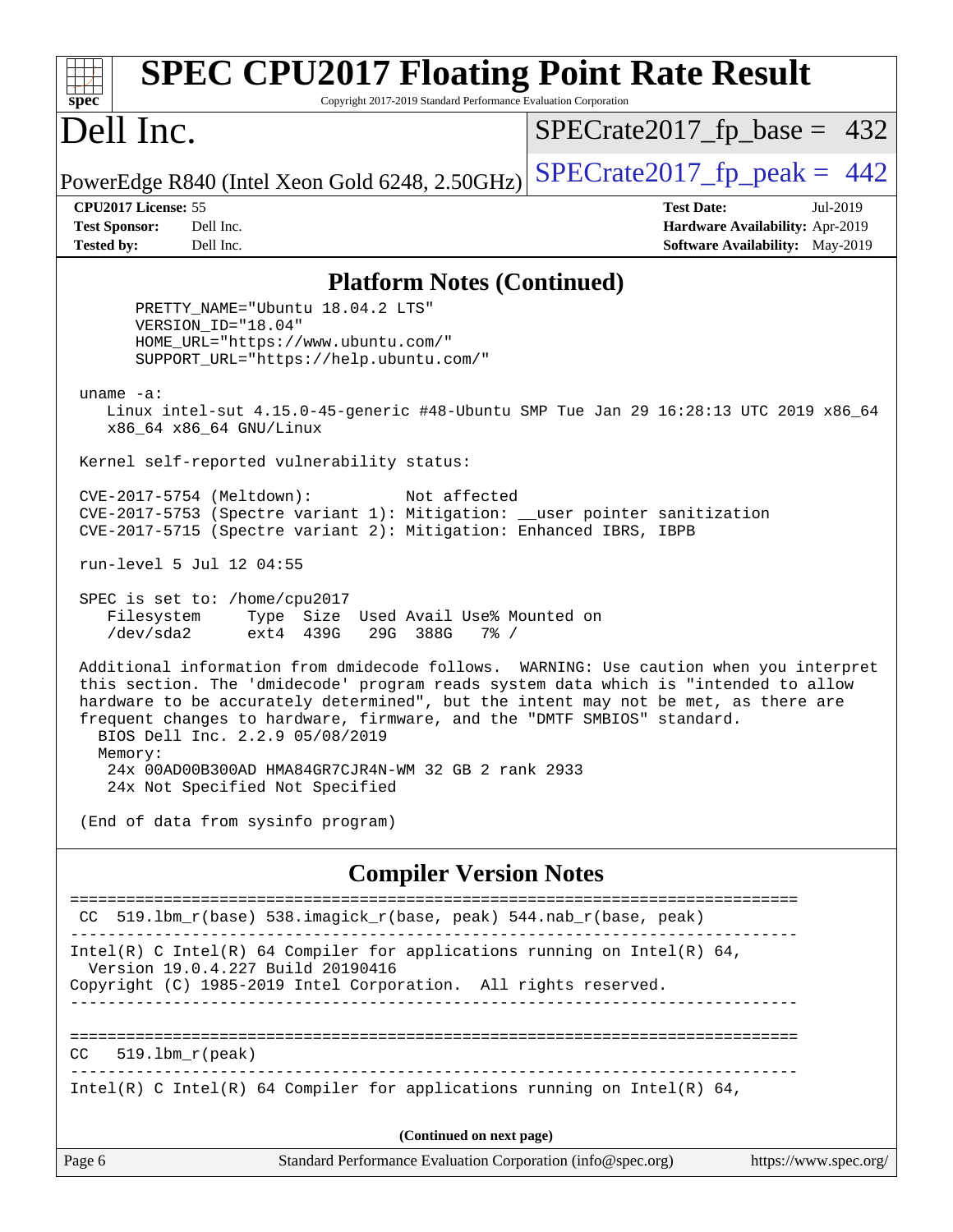| spec <sup>®</sup>                                                | <b>SPEC CPU2017 Floating Point Rate Result</b><br>Copyright 2017-2019 Standard Performance Evaluation Corporation                                                                                                                                                                                                                                                          |                                                                                                |                       |
|------------------------------------------------------------------|----------------------------------------------------------------------------------------------------------------------------------------------------------------------------------------------------------------------------------------------------------------------------------------------------------------------------------------------------------------------------|------------------------------------------------------------------------------------------------|-----------------------|
| Dell Inc.                                                        |                                                                                                                                                                                                                                                                                                                                                                            | $SPECrate2017_fp\_base = 432$                                                                  |                       |
|                                                                  | PowerEdge R840 (Intel Xeon Gold 6248, 2.50GHz)                                                                                                                                                                                                                                                                                                                             | $SPECrate2017fp peak = 442$                                                                    |                       |
| CPU2017 License: 55<br><b>Test Sponsor:</b><br><b>Tested by:</b> | Dell Inc.<br>Dell Inc.                                                                                                                                                                                                                                                                                                                                                     | <b>Test Date:</b><br>Hardware Availability: Apr-2019<br><b>Software Availability:</b> May-2019 | Jul-2019              |
|                                                                  | <b>Compiler Version Notes (Continued)</b><br>Version 19.0.4.227 Build 20190416<br>Copyright (C) 1985-2019 Intel Corporation. All rights reserved.<br>--------------------------------                                                                                                                                                                                      |                                                                                                |                       |
|                                                                  | CXXC 508.namd_r(base) 510.parest_r(base, peak)                                                                                                                                                                                                                                                                                                                             |                                                                                                |                       |
|                                                                  | Intel(R) $C++$ Intel(R) 64 Compiler for applications running on Intel(R) 64,<br>Version 19.0.4.227 Build 20190416<br>Copyright (C) 1985-2019 Intel Corporation. All rights reserved.                                                                                                                                                                                       |                                                                                                |                       |
| $CXXC 508.namd_r (peak)$                                         |                                                                                                                                                                                                                                                                                                                                                                            |                                                                                                |                       |
|                                                                  | Intel(R) $C++$ Intel(R) 64 Compiler for applications running on Intel(R) 64,<br>Version 19.0.4.227 Build 20190416<br>Copyright (C) 1985-2019 Intel Corporation. All rights reserved.                                                                                                                                                                                       |                                                                                                |                       |
|                                                                  | CC 511.povray_r(base) 526.blender_r(base, peak)                                                                                                                                                                                                                                                                                                                            |                                                                                                |                       |
|                                                                  | Intel(R) C++ Intel(R) 64 Compiler for applications running on Intel(R) 64,<br>Version 19.0.4.227 Build 20190416<br>Copyright (C) 1985-2019 Intel Corporation. All rights reserved.<br>Intel(R) C Intel(R) 64 Compiler for applications running on Intel(R) 64,<br>Version 19.0.4.227 Build 20190416<br>Copyright (C) 1985-2019 Intel Corporation. All rights reserved.     |                                                                                                |                       |
|                                                                  | CC 511.povray_r(peak)                                                                                                                                                                                                                                                                                                                                                      |                                                                                                |                       |
|                                                                  | Intel(R) $C++$ Intel(R) 64 Compiler for applications running on Intel(R) 64,<br>Version 19.0.4.227 Build 20190416<br>Copyright (C) 1985-2019 Intel Corporation. All rights reserved.<br>$Intel(R)$ C Intel(R) 64 Compiler for applications running on Intel(R) 64,<br>Version 19.0.4.227 Build 20190416<br>Copyright (C) 1985-2019 Intel Corporation. All rights reserved. |                                                                                                |                       |
|                                                                  | FC 507.cactuBSSN_r(base, peak)                                                                                                                                                                                                                                                                                                                                             |                                                                                                |                       |
|                                                                  | Intel(R) $C++$ Intel(R) 64 Compiler for applications running on Intel(R) 64,<br>Version 19.0.4.227 Build 20190416                                                                                                                                                                                                                                                          |                                                                                                |                       |
|                                                                  | (Continued on next page)                                                                                                                                                                                                                                                                                                                                                   |                                                                                                |                       |
| Page 7                                                           | Standard Performance Evaluation Corporation (info@spec.org)                                                                                                                                                                                                                                                                                                                |                                                                                                | https://www.spec.org/ |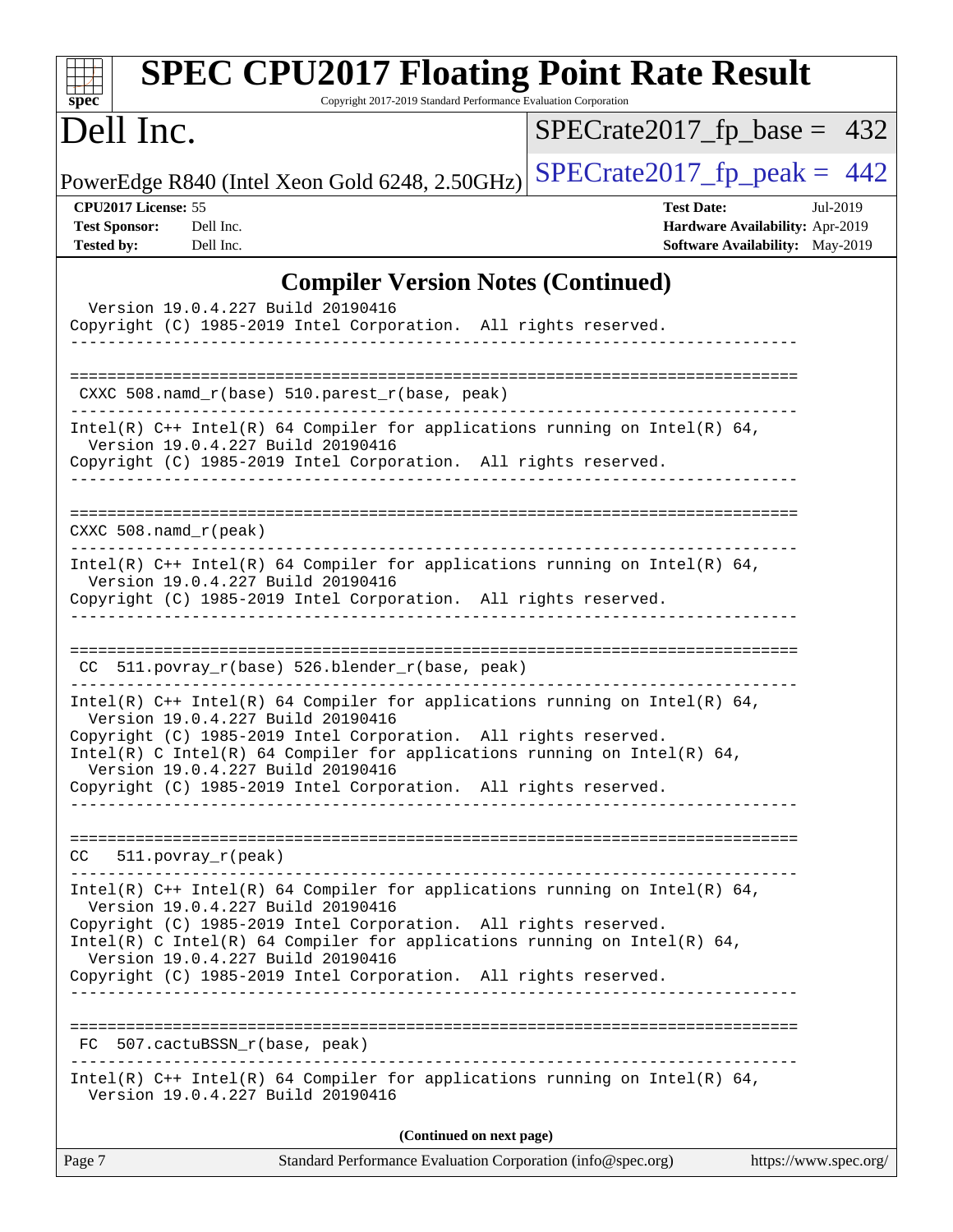

# **[SPEC CPU2017 Floating Point Rate Result](http://www.spec.org/auto/cpu2017/Docs/result-fields.html#SPECCPU2017FloatingPointRateResult)**

Copyright 2017-2019 Standard Performance Evaluation Corporation

## Dell Inc.

[SPECrate2017\\_fp\\_base =](http://www.spec.org/auto/cpu2017/Docs/result-fields.html#SPECrate2017fpbase) 432

PowerEdge R840 (Intel Xeon Gold 6248, 2.50GHz) [SPECrate2017\\_fp\\_peak =](http://www.spec.org/auto/cpu2017/Docs/result-fields.html#SPECrate2017fppeak)  $442$ 

**[CPU2017 License:](http://www.spec.org/auto/cpu2017/Docs/result-fields.html#CPU2017License)** 55 **[Test Date:](http://www.spec.org/auto/cpu2017/Docs/result-fields.html#TestDate)** Jul-2019 **[Test Sponsor:](http://www.spec.org/auto/cpu2017/Docs/result-fields.html#TestSponsor)** Dell Inc. **[Hardware Availability:](http://www.spec.org/auto/cpu2017/Docs/result-fields.html#HardwareAvailability)** Apr-2019 **[Tested by:](http://www.spec.org/auto/cpu2017/Docs/result-fields.html#Testedby)** Dell Inc. Dell Inc. **[Software Availability:](http://www.spec.org/auto/cpu2017/Docs/result-fields.html#SoftwareAvailability)** May-2019

#### **[Compiler Version Notes \(Continued\)](http://www.spec.org/auto/cpu2017/Docs/result-fields.html#CompilerVersionNotes)**

| Copyright (C) 1985-2019 Intel Corporation. All rights reserved.<br>$Intel(R)$ C Intel(R) 64 Compiler for applications running on Intel(R) 64,<br>Version 19.0.4.227 Build 20190416<br>Copyright (C) 1985-2019 Intel Corporation. All rights reserved.<br>$Intel(R)$ Fortran Intel(R) 64 Compiler for applications running on Intel(R)<br>64, Version 19.0.4.227 Build 20190416<br>Copyright (C) 1985-2019 Intel Corporation. All rights reserved. |
|---------------------------------------------------------------------------------------------------------------------------------------------------------------------------------------------------------------------------------------------------------------------------------------------------------------------------------------------------------------------------------------------------------------------------------------------------|
| FC 503.bwaves_r(base, peak) 549.fotonik3d_r(base, peak) 554.roms_r(base)                                                                                                                                                                                                                                                                                                                                                                          |
| $Intel(R)$ Fortran Intel(R) 64 Compiler for applications running on Intel(R)<br>64, Version 19.0.4.227 Build 20190416<br>Copyright (C) 1985-2019 Intel Corporation. All rights reserved.<br>________________________                                                                                                                                                                                                                              |
| $FC 554.rows_r (peak)$                                                                                                                                                                                                                                                                                                                                                                                                                            |
| $Intel(R)$ Fortran Intel(R) 64 Compiler for applications running on Intel(R)<br>64, Version 19.0.4.227 Build 20190416<br>Copyright (C) 1985-2019 Intel Corporation. All rights reserved.                                                                                                                                                                                                                                                          |
| $CC$ 521.wrf $r(base)$ 527.cam4 $r(base)$                                                                                                                                                                                                                                                                                                                                                                                                         |
| $Intel(R)$ Fortran Intel(R) 64 Compiler for applications running on Intel(R)<br>64, Version 19.0.4.227 Build 20190416<br>Copyright (C) 1985-2019 Intel Corporation. All rights reserved.<br>Intel(R) C Intel(R) 64 Compiler for applications running on Intel(R) 64,<br>Version 19.0.4.227 Build 20190416<br>Copyright (C) 1985-2019 Intel Corporation. All rights reserved.                                                                      |
| 521.wrf_r(peak) 527.cam4_r(peak)<br>CC.                                                                                                                                                                                                                                                                                                                                                                                                           |
| $Intel(R)$ Fortran Intel(R) 64 Compiler for applications running on Intel(R)<br>64, Version 19.0.4.227 Build 20190416<br>Copyright (C) 1985-2019 Intel Corporation. All rights reserved.<br>Intel(R) C Intel(R) 64 Compiler for applications running on Intel(R) 64,<br>Version 19.0.4.227 Build 20190416<br>Copyright (C) 1985-2019 Intel Corporation. All rights reserved.                                                                      |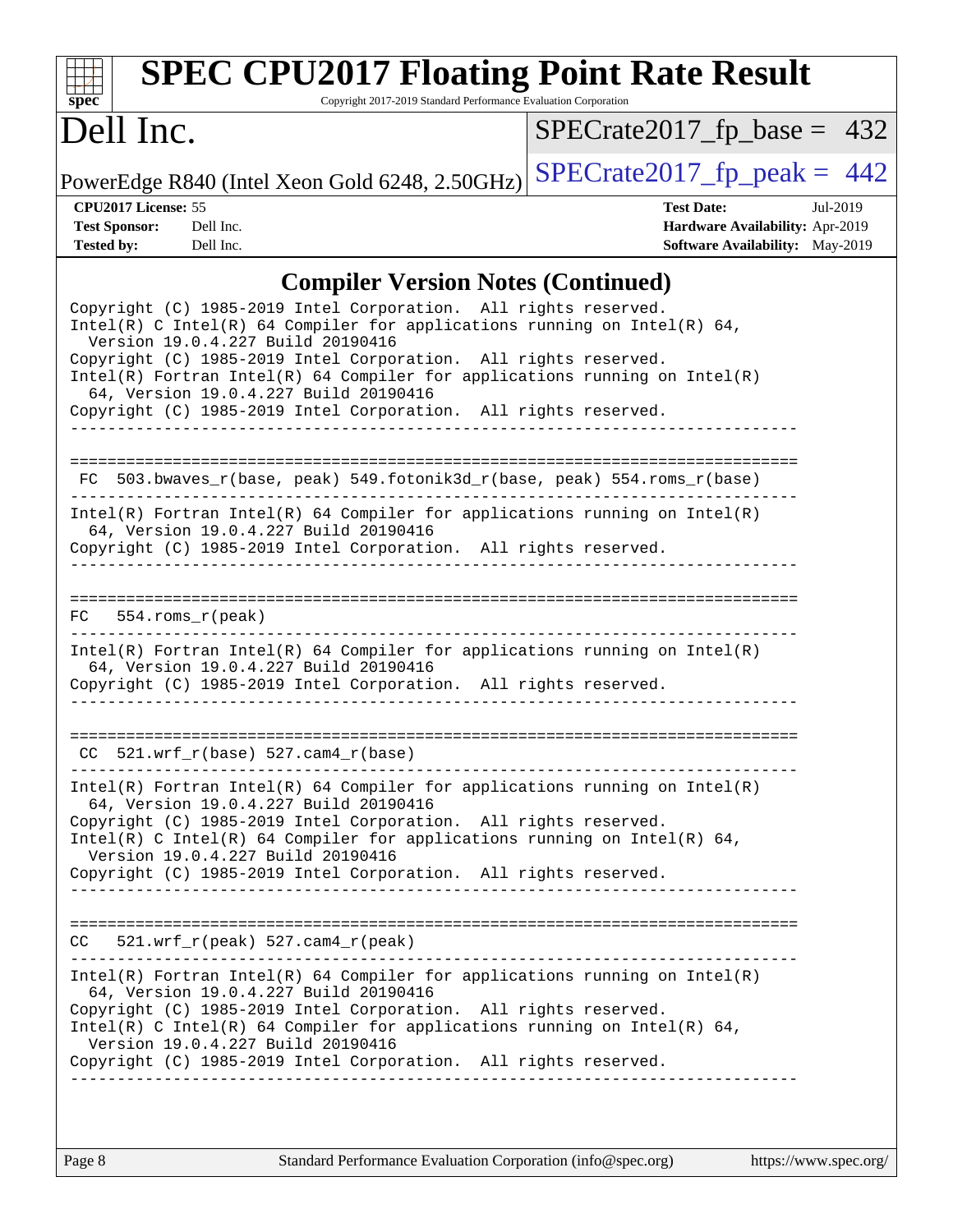| <b>SPEC CPU2017 Floating Point Rate Result</b>                                                                    |                                        |  |  |  |  |
|-------------------------------------------------------------------------------------------------------------------|----------------------------------------|--|--|--|--|
| Copyright 2017-2019 Standard Performance Evaluation Corporation<br>spec                                           |                                        |  |  |  |  |
| Dell Inc.                                                                                                         | $SPECrate2017_fp\_base = 432$          |  |  |  |  |
| PowerEdge R840 (Intel Xeon Gold 6248, 2.50GHz)                                                                    | $SPECTate2017$ _fp_peak = 442          |  |  |  |  |
| CPU2017 License: 55                                                                                               | <b>Test Date:</b><br>Jul-2019          |  |  |  |  |
| <b>Test Sponsor:</b><br>Dell Inc.                                                                                 | Hardware Availability: Apr-2019        |  |  |  |  |
| <b>Tested by:</b><br>Dell Inc.                                                                                    | <b>Software Availability:</b> May-2019 |  |  |  |  |
| <b>Base Compiler Invocation</b><br>C benchmarks:<br>$\text{icc}$ -m64 -std=c11                                    |                                        |  |  |  |  |
| $C_{++}$ benchmarks:<br>icpc -m64                                                                                 |                                        |  |  |  |  |
| Fortran benchmarks:<br>ifort -m64                                                                                 |                                        |  |  |  |  |
| Benchmarks using both Fortran and C:<br>ifort -m64 icc -m64 -std=c11                                              |                                        |  |  |  |  |
| Benchmarks using both C and C++:<br>icpc -m64 icc -m64 -std=c11                                                   |                                        |  |  |  |  |
| Benchmarks using Fortran, C, and C++:<br>icpc -m64 icc -m64 -std=c11 ifort -m64                                   |                                        |  |  |  |  |
| $\mathbf{D}_{\alpha\alpha\alpha}$ $\mathbf{D}_{\alpha\alpha\beta\alpha}$ killer $\mathbf{E}_{\alpha\alpha\alpha}$ |                                        |  |  |  |  |

#### **[Base Portability Flags](http://www.spec.org/auto/cpu2017/Docs/result-fields.html#BasePortabilityFlags)**

 503.bwaves\_r: [-DSPEC\\_LP64](http://www.spec.org/cpu2017/results/res2019q3/cpu2017-20190722-16254.flags.html#suite_basePORTABILITY503_bwaves_r_DSPEC_LP64) 507.cactuBSSN\_r: [-DSPEC\\_LP64](http://www.spec.org/cpu2017/results/res2019q3/cpu2017-20190722-16254.flags.html#suite_basePORTABILITY507_cactuBSSN_r_DSPEC_LP64) 508.namd\_r: [-DSPEC\\_LP64](http://www.spec.org/cpu2017/results/res2019q3/cpu2017-20190722-16254.flags.html#suite_basePORTABILITY508_namd_r_DSPEC_LP64) 510.parest\_r: [-DSPEC\\_LP64](http://www.spec.org/cpu2017/results/res2019q3/cpu2017-20190722-16254.flags.html#suite_basePORTABILITY510_parest_r_DSPEC_LP64) 511.povray\_r: [-DSPEC\\_LP64](http://www.spec.org/cpu2017/results/res2019q3/cpu2017-20190722-16254.flags.html#suite_basePORTABILITY511_povray_r_DSPEC_LP64) 519.lbm\_r: [-DSPEC\\_LP64](http://www.spec.org/cpu2017/results/res2019q3/cpu2017-20190722-16254.flags.html#suite_basePORTABILITY519_lbm_r_DSPEC_LP64) 521.wrf\_r: [-DSPEC\\_LP64](http://www.spec.org/cpu2017/results/res2019q3/cpu2017-20190722-16254.flags.html#suite_basePORTABILITY521_wrf_r_DSPEC_LP64) [-DSPEC\\_CASE\\_FLAG](http://www.spec.org/cpu2017/results/res2019q3/cpu2017-20190722-16254.flags.html#b521.wrf_r_baseCPORTABILITY_DSPEC_CASE_FLAG) [-convert big\\_endian](http://www.spec.org/cpu2017/results/res2019q3/cpu2017-20190722-16254.flags.html#user_baseFPORTABILITY521_wrf_r_convert_big_endian_c3194028bc08c63ac5d04de18c48ce6d347e4e562e8892b8bdbdc0214820426deb8554edfa529a3fb25a586e65a3d812c835984020483e7e73212c4d31a38223) 526.blender\_r: [-DSPEC\\_LP64](http://www.spec.org/cpu2017/results/res2019q3/cpu2017-20190722-16254.flags.html#suite_basePORTABILITY526_blender_r_DSPEC_LP64) [-DSPEC\\_LINUX](http://www.spec.org/cpu2017/results/res2019q3/cpu2017-20190722-16254.flags.html#b526.blender_r_baseCPORTABILITY_DSPEC_LINUX) [-funsigned-char](http://www.spec.org/cpu2017/results/res2019q3/cpu2017-20190722-16254.flags.html#user_baseCPORTABILITY526_blender_r_force_uchar_40c60f00ab013830e2dd6774aeded3ff59883ba5a1fc5fc14077f794d777847726e2a5858cbc7672e36e1b067e7e5c1d9a74f7176df07886a243d7cc18edfe67) 527.cam4\_r: [-DSPEC\\_LP64](http://www.spec.org/cpu2017/results/res2019q3/cpu2017-20190722-16254.flags.html#suite_basePORTABILITY527_cam4_r_DSPEC_LP64) [-DSPEC\\_CASE\\_FLAG](http://www.spec.org/cpu2017/results/res2019q3/cpu2017-20190722-16254.flags.html#b527.cam4_r_baseCPORTABILITY_DSPEC_CASE_FLAG) 538.imagick\_r: [-DSPEC\\_LP64](http://www.spec.org/cpu2017/results/res2019q3/cpu2017-20190722-16254.flags.html#suite_basePORTABILITY538_imagick_r_DSPEC_LP64) 544.nab\_r: [-DSPEC\\_LP64](http://www.spec.org/cpu2017/results/res2019q3/cpu2017-20190722-16254.flags.html#suite_basePORTABILITY544_nab_r_DSPEC_LP64) 549.fotonik3d\_r: [-DSPEC\\_LP64](http://www.spec.org/cpu2017/results/res2019q3/cpu2017-20190722-16254.flags.html#suite_basePORTABILITY549_fotonik3d_r_DSPEC_LP64) 554.roms\_r: [-DSPEC\\_LP64](http://www.spec.org/cpu2017/results/res2019q3/cpu2017-20190722-16254.flags.html#suite_basePORTABILITY554_roms_r_DSPEC_LP64)

### **[Base Optimization Flags](http://www.spec.org/auto/cpu2017/Docs/result-fields.html#BaseOptimizationFlags)**

[C benchmarks](http://www.spec.org/auto/cpu2017/Docs/result-fields.html#Cbenchmarks):

[-xCORE-AVX2](http://www.spec.org/cpu2017/results/res2019q3/cpu2017-20190722-16254.flags.html#user_CCbase_f-xCORE-AVX2) [-ipo](http://www.spec.org/cpu2017/results/res2019q3/cpu2017-20190722-16254.flags.html#user_CCbase_f-ipo) [-O3](http://www.spec.org/cpu2017/results/res2019q3/cpu2017-20190722-16254.flags.html#user_CCbase_f-O3) [-no-prec-div](http://www.spec.org/cpu2017/results/res2019q3/cpu2017-20190722-16254.flags.html#user_CCbase_f-no-prec-div) [-qopt-prefetch](http://www.spec.org/cpu2017/results/res2019q3/cpu2017-20190722-16254.flags.html#user_CCbase_f-qopt-prefetch) [-ffinite-math-only](http://www.spec.org/cpu2017/results/res2019q3/cpu2017-20190722-16254.flags.html#user_CCbase_f_finite_math_only_cb91587bd2077682c4b38af759c288ed7c732db004271a9512da14a4f8007909a5f1427ecbf1a0fb78ff2a814402c6114ac565ca162485bbcae155b5e4258871) [-qopt-mem-layout-trans=4](http://www.spec.org/cpu2017/results/res2019q3/cpu2017-20190722-16254.flags.html#user_CCbase_f-qopt-mem-layout-trans_fa39e755916c150a61361b7846f310bcdf6f04e385ef281cadf3647acec3f0ae266d1a1d22d972a7087a248fd4e6ca390a3634700869573d231a252c784941a8)

[C++ benchmarks:](http://www.spec.org/auto/cpu2017/Docs/result-fields.html#CXXbenchmarks) [-xCORE-AVX2](http://www.spec.org/cpu2017/results/res2019q3/cpu2017-20190722-16254.flags.html#user_CXXbase_f-xCORE-AVX2) [-ipo](http://www.spec.org/cpu2017/results/res2019q3/cpu2017-20190722-16254.flags.html#user_CXXbase_f-ipo) [-O3](http://www.spec.org/cpu2017/results/res2019q3/cpu2017-20190722-16254.flags.html#user_CXXbase_f-O3) [-no-prec-div](http://www.spec.org/cpu2017/results/res2019q3/cpu2017-20190722-16254.flags.html#user_CXXbase_f-no-prec-div) [-qopt-prefetch](http://www.spec.org/cpu2017/results/res2019q3/cpu2017-20190722-16254.flags.html#user_CXXbase_f-qopt-prefetch) [-ffinite-math-only](http://www.spec.org/cpu2017/results/res2019q3/cpu2017-20190722-16254.flags.html#user_CXXbase_f_finite_math_only_cb91587bd2077682c4b38af759c288ed7c732db004271a9512da14a4f8007909a5f1427ecbf1a0fb78ff2a814402c6114ac565ca162485bbcae155b5e4258871)

**(Continued on next page)**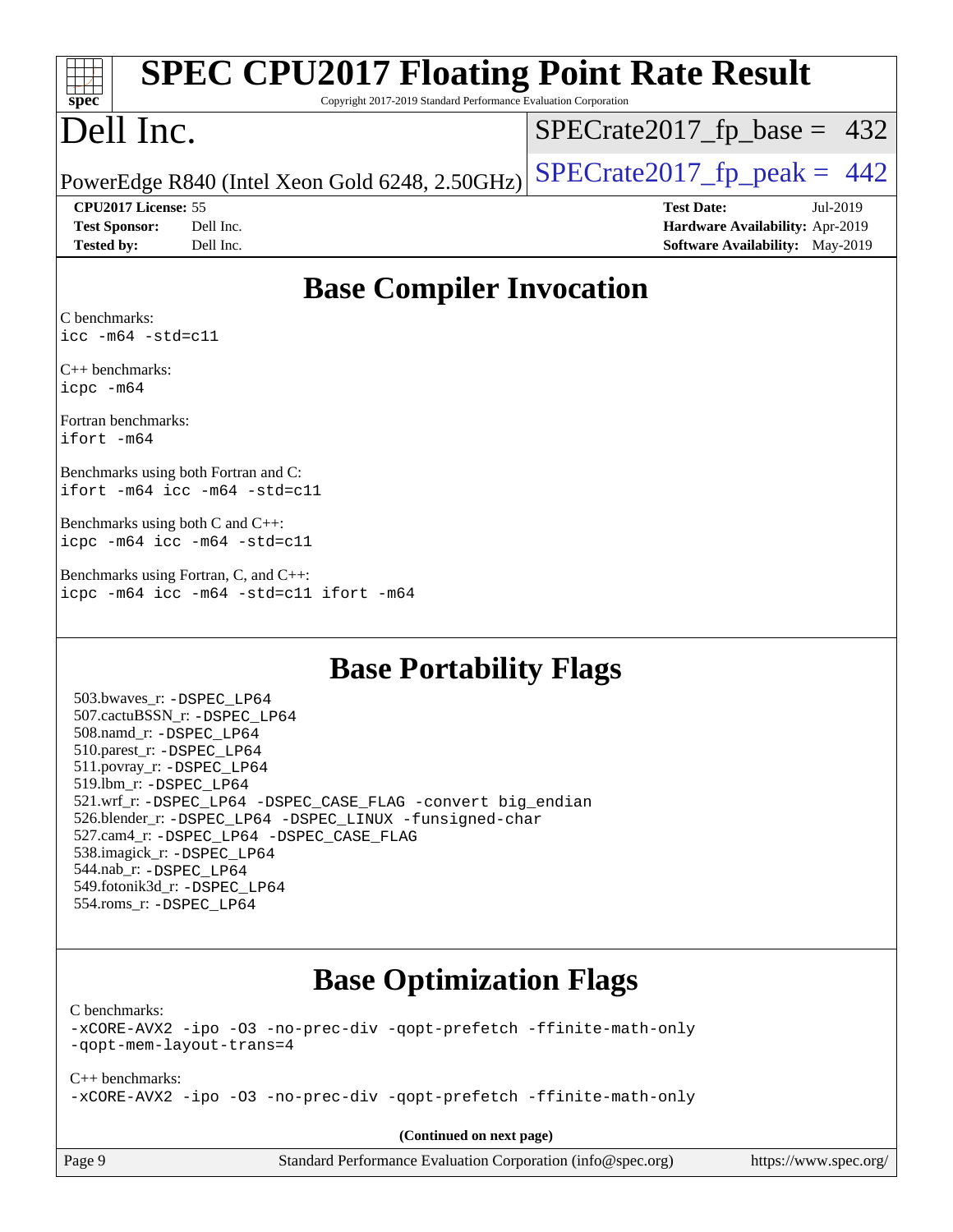| <b>SPEC CPU2017 Floating Point Rate Result</b><br>Copyright 2017-2019 Standard Performance Evaluation Corporation<br>$spec^*$                                                                |                                                                                                     |  |  |  |  |  |
|----------------------------------------------------------------------------------------------------------------------------------------------------------------------------------------------|-----------------------------------------------------------------------------------------------------|--|--|--|--|--|
| Dell Inc.                                                                                                                                                                                    | $SPECrate2017_fp\_base = 432$                                                                       |  |  |  |  |  |
| PowerEdge R840 (Intel Xeon Gold 6248, 2.50GHz)                                                                                                                                               | $SPECrate2017_fp\_peak = 442$                                                                       |  |  |  |  |  |
| CPU2017 License: 55<br><b>Test Sponsor:</b><br>Dell Inc.<br>Dell Inc.<br><b>Tested by:</b>                                                                                                   | <b>Test Date:</b><br>Jul-2019<br>Hardware Availability: Apr-2019<br>Software Availability: May-2019 |  |  |  |  |  |
| <b>Base Optimization Flags (Continued)</b>                                                                                                                                                   |                                                                                                     |  |  |  |  |  |
| $C++$ benchmarks (continued):<br>-gopt-mem-layout-trans=4                                                                                                                                    |                                                                                                     |  |  |  |  |  |
| Fortran benchmarks:<br>-xCORE-AVX2 -ipo -03 -no-prec-div -qopt-prefetch -ffinite-math-only<br>-qopt-mem-layout-trans=4 -auto -nostandard-realloc-lhs<br>-align array32byte                   |                                                                                                     |  |  |  |  |  |
| Benchmarks using both Fortran and C:<br>-xCORE-AVX2 -ipo -03 -no-prec-div -qopt-prefetch -ffinite-math-only<br>-qopt-mem-layout-trans=4 -auto -nostandard-realloc-lhs<br>-align array32byte  |                                                                                                     |  |  |  |  |  |
| Benchmarks using both C and C++:<br>-xCORE-AVX2 -ipo -03 -no-prec-div -qopt-prefetch -ffinite-math-only<br>-gopt-mem-layout-trans=4                                                          |                                                                                                     |  |  |  |  |  |
| Benchmarks using Fortran, C, and C++:<br>-xCORE-AVX2 -ipo -03 -no-prec-div -qopt-prefetch -ffinite-math-only<br>-qopt-mem-layout-trans=4 -auto -nostandard-realloc-lhs<br>-align array32byte |                                                                                                     |  |  |  |  |  |
| <b>Peak Compiler Invocation</b>                                                                                                                                                              |                                                                                                     |  |  |  |  |  |
| C benchmarks:<br>$\text{icc}$ -m64 -std=c11                                                                                                                                                  |                                                                                                     |  |  |  |  |  |
| $C_{++}$ benchmarks:<br>icpc -m64                                                                                                                                                            |                                                                                                     |  |  |  |  |  |
| Fortran benchmarks:<br>ifort -m64                                                                                                                                                            |                                                                                                     |  |  |  |  |  |
| Benchmarks using both Fortran and C:<br>ifort -m64 icc -m64 -std=c11                                                                                                                         |                                                                                                     |  |  |  |  |  |
| Benchmarks using both C and C++:                                                                                                                                                             |                                                                                                     |  |  |  |  |  |

[Benchmarks using Fortran, C, and C++:](http://www.spec.org/auto/cpu2017/Docs/result-fields.html#BenchmarksusingFortranCandCXX) [icpc -m64](http://www.spec.org/cpu2017/results/res2019q3/cpu2017-20190722-16254.flags.html#user_CC_CXX_FCpeak_intel_icpc_64bit_4ecb2543ae3f1412ef961e0650ca070fec7b7afdcd6ed48761b84423119d1bf6bdf5cad15b44d48e7256388bc77273b966e5eb805aefd121eb22e9299b2ec9d9) [icc -m64 -std=c11](http://www.spec.org/cpu2017/results/res2019q3/cpu2017-20190722-16254.flags.html#user_CC_CXX_FCpeak_intel_icc_64bit_c11_33ee0cdaae7deeeab2a9725423ba97205ce30f63b9926c2519791662299b76a0318f32ddfffdc46587804de3178b4f9328c46fa7c2b0cd779d7a61945c91cd35) [ifort -m64](http://www.spec.org/cpu2017/results/res2019q3/cpu2017-20190722-16254.flags.html#user_CC_CXX_FCpeak_intel_ifort_64bit_24f2bb282fbaeffd6157abe4f878425411749daecae9a33200eee2bee2fe76f3b89351d69a8130dd5949958ce389cf37ff59a95e7a40d588e8d3a57e0c3fd751)

[icpc -m64](http://www.spec.org/cpu2017/results/res2019q3/cpu2017-20190722-16254.flags.html#user_CC_CXXpeak_intel_icpc_64bit_4ecb2543ae3f1412ef961e0650ca070fec7b7afdcd6ed48761b84423119d1bf6bdf5cad15b44d48e7256388bc77273b966e5eb805aefd121eb22e9299b2ec9d9) [icc -m64 -std=c11](http://www.spec.org/cpu2017/results/res2019q3/cpu2017-20190722-16254.flags.html#user_CC_CXXpeak_intel_icc_64bit_c11_33ee0cdaae7deeeab2a9725423ba97205ce30f63b9926c2519791662299b76a0318f32ddfffdc46587804de3178b4f9328c46fa7c2b0cd779d7a61945c91cd35)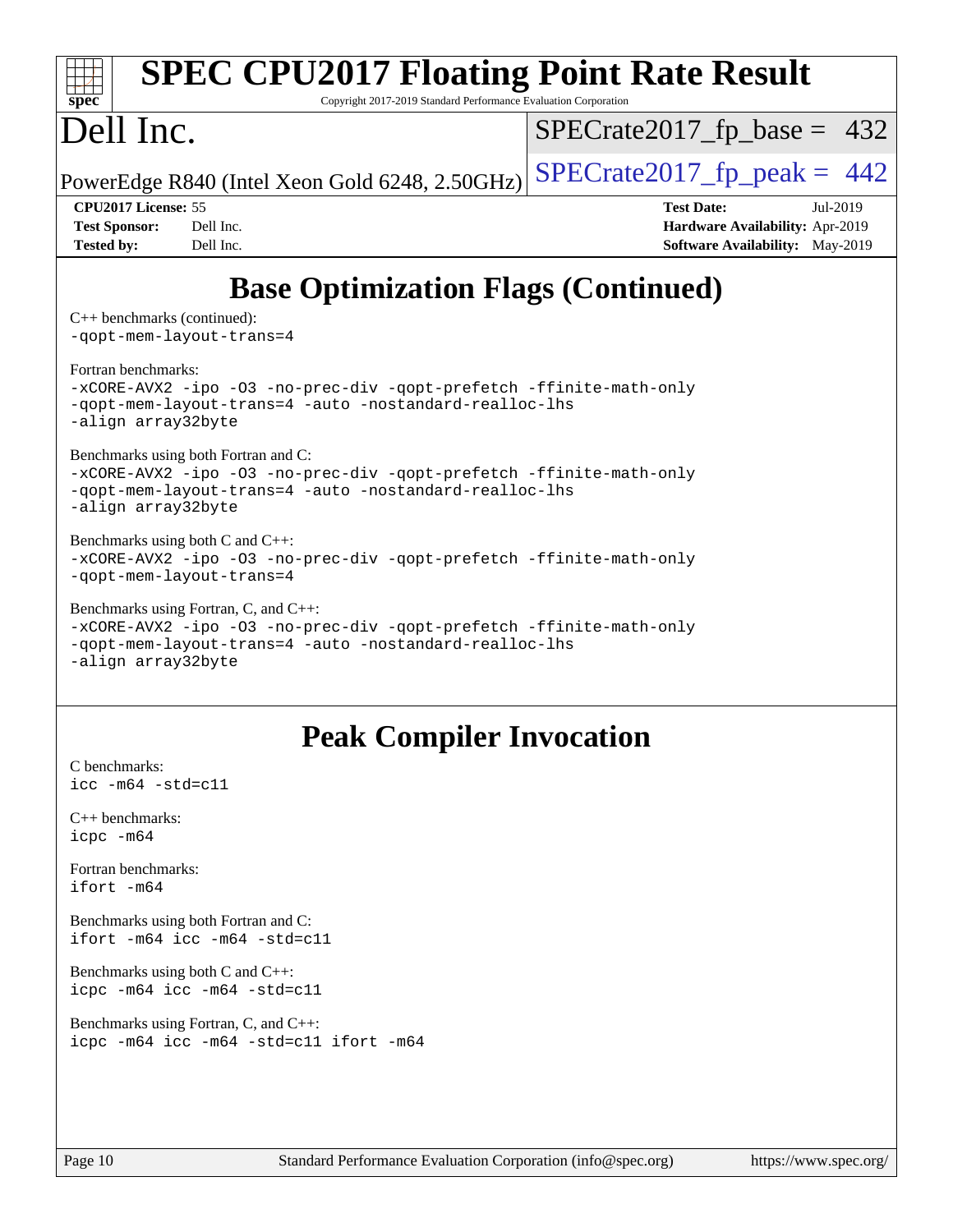#### **[SPEC CPU2017 Floating Point Rate Result](http://www.spec.org/auto/cpu2017/Docs/result-fields.html#SPECCPU2017FloatingPointRateResult)**  $\pm$   $\prime$ **[spec](http://www.spec.org/)** Copyright 2017-2019 Standard Performance Evaluation Corporation Dell Inc.  $SPECTate2017_fp\_base = 432$ PowerEdge R840 (Intel Xeon Gold 6248, 2.50GHz)  $\text{SPECrate2017\_fp\_peak} = 442$ **[CPU2017 License:](http://www.spec.org/auto/cpu2017/Docs/result-fields.html#CPU2017License)** 55 **[Test Date:](http://www.spec.org/auto/cpu2017/Docs/result-fields.html#TestDate)** Jul-2019 **[Test Sponsor:](http://www.spec.org/auto/cpu2017/Docs/result-fields.html#TestSponsor)** Dell Inc. **[Hardware Availability:](http://www.spec.org/auto/cpu2017/Docs/result-fields.html#HardwareAvailability)** Apr-2019 **[Tested by:](http://www.spec.org/auto/cpu2017/Docs/result-fields.html#Testedby)** Dell Inc. Dell Inc. **[Software Availability:](http://www.spec.org/auto/cpu2017/Docs/result-fields.html#SoftwareAvailability)** May-2019 **[Peak Portability Flags](http://www.spec.org/auto/cpu2017/Docs/result-fields.html#PeakPortabilityFlags)** Same as Base Portability Flags **[Peak Optimization Flags](http://www.spec.org/auto/cpu2017/Docs/result-fields.html#PeakOptimizationFlags)** [C benchmarks](http://www.spec.org/auto/cpu2017/Docs/result-fields.html#Cbenchmarks): 519.lbm\_r: [-prof-gen](http://www.spec.org/cpu2017/results/res2019q3/cpu2017-20190722-16254.flags.html#user_peakPASS1_CFLAGSPASS1_LDFLAGS519_lbm_r_prof_gen_5aa4926d6013ddb2a31985c654b3eb18169fc0c6952a63635c234f711e6e63dd76e94ad52365559451ec499a2cdb89e4dc58ba4c67ef54ca681ffbe1461d6b36)(pass 1) [-prof-use](http://www.spec.org/cpu2017/results/res2019q3/cpu2017-20190722-16254.flags.html#user_peakPASS2_CFLAGSPASS2_LDFLAGS519_lbm_r_prof_use_1a21ceae95f36a2b53c25747139a6c16ca95bd9def2a207b4f0849963b97e94f5260e30a0c64f4bb623698870e679ca08317ef8150905d41bd88c6f78df73f19)(pass 2) [-ipo](http://www.spec.org/cpu2017/results/res2019q3/cpu2017-20190722-16254.flags.html#user_peakPASS1_COPTIMIZEPASS2_COPTIMIZE519_lbm_r_f-ipo) [-xCORE-AVX2](http://www.spec.org/cpu2017/results/res2019q3/cpu2017-20190722-16254.flags.html#user_peakPASS2_COPTIMIZE519_lbm_r_f-xCORE-AVX2) [-O3](http://www.spec.org/cpu2017/results/res2019q3/cpu2017-20190722-16254.flags.html#user_peakPASS1_COPTIMIZEPASS2_COPTIMIZE519_lbm_r_f-O3) [-no-prec-div](http://www.spec.org/cpu2017/results/res2019q3/cpu2017-20190722-16254.flags.html#user_peakPASS1_COPTIMIZEPASS2_COPTIMIZE519_lbm_r_f-no-prec-div) [-qopt-prefetch](http://www.spec.org/cpu2017/results/res2019q3/cpu2017-20190722-16254.flags.html#user_peakPASS1_COPTIMIZEPASS2_COPTIMIZE519_lbm_r_f-qopt-prefetch) [-ffinite-math-only](http://www.spec.org/cpu2017/results/res2019q3/cpu2017-20190722-16254.flags.html#user_peakPASS1_COPTIMIZEPASS2_COPTIMIZE519_lbm_r_f_finite_math_only_cb91587bd2077682c4b38af759c288ed7c732db004271a9512da14a4f8007909a5f1427ecbf1a0fb78ff2a814402c6114ac565ca162485bbcae155b5e4258871) [-qopt-mem-layout-trans=4](http://www.spec.org/cpu2017/results/res2019q3/cpu2017-20190722-16254.flags.html#user_peakPASS1_COPTIMIZEPASS2_COPTIMIZE519_lbm_r_f-qopt-mem-layout-trans_fa39e755916c150a61361b7846f310bcdf6f04e385ef281cadf3647acec3f0ae266d1a1d22d972a7087a248fd4e6ca390a3634700869573d231a252c784941a8) 538.imagick\_r: [-xCORE-AVX2](http://www.spec.org/cpu2017/results/res2019q3/cpu2017-20190722-16254.flags.html#user_peakCOPTIMIZE538_imagick_r_f-xCORE-AVX2) [-ipo](http://www.spec.org/cpu2017/results/res2019q3/cpu2017-20190722-16254.flags.html#user_peakCOPTIMIZE538_imagick_r_f-ipo) [-O3](http://www.spec.org/cpu2017/results/res2019q3/cpu2017-20190722-16254.flags.html#user_peakCOPTIMIZE538_imagick_r_f-O3) [-no-prec-div](http://www.spec.org/cpu2017/results/res2019q3/cpu2017-20190722-16254.flags.html#user_peakCOPTIMIZE538_imagick_r_f-no-prec-div) [-qopt-prefetch](http://www.spec.org/cpu2017/results/res2019q3/cpu2017-20190722-16254.flags.html#user_peakCOPTIMIZE538_imagick_r_f-qopt-prefetch) [-ffinite-math-only](http://www.spec.org/cpu2017/results/res2019q3/cpu2017-20190722-16254.flags.html#user_peakCOPTIMIZE538_imagick_r_f_finite_math_only_cb91587bd2077682c4b38af759c288ed7c732db004271a9512da14a4f8007909a5f1427ecbf1a0fb78ff2a814402c6114ac565ca162485bbcae155b5e4258871) [-qopt-mem-layout-trans=4](http://www.spec.org/cpu2017/results/res2019q3/cpu2017-20190722-16254.flags.html#user_peakCOPTIMIZE538_imagick_r_f-qopt-mem-layout-trans_fa39e755916c150a61361b7846f310bcdf6f04e385ef281cadf3647acec3f0ae266d1a1d22d972a7087a248fd4e6ca390a3634700869573d231a252c784941a8) 544.nab\_r: Same as 538.imagick\_r [C++ benchmarks:](http://www.spec.org/auto/cpu2017/Docs/result-fields.html#CXXbenchmarks) 508.namd\_r: [-prof-gen](http://www.spec.org/cpu2017/results/res2019q3/cpu2017-20190722-16254.flags.html#user_peakPASS1_CXXFLAGSPASS1_LDFLAGS508_namd_r_prof_gen_5aa4926d6013ddb2a31985c654b3eb18169fc0c6952a63635c234f711e6e63dd76e94ad52365559451ec499a2cdb89e4dc58ba4c67ef54ca681ffbe1461d6b36)(pass 1) [-prof-use](http://www.spec.org/cpu2017/results/res2019q3/cpu2017-20190722-16254.flags.html#user_peakPASS2_CXXFLAGSPASS2_LDFLAGS508_namd_r_prof_use_1a21ceae95f36a2b53c25747139a6c16ca95bd9def2a207b4f0849963b97e94f5260e30a0c64f4bb623698870e679ca08317ef8150905d41bd88c6f78df73f19)(pass 2) [-ipo](http://www.spec.org/cpu2017/results/res2019q3/cpu2017-20190722-16254.flags.html#user_peakPASS1_CXXOPTIMIZEPASS2_CXXOPTIMIZE508_namd_r_f-ipo) [-xCORE-AVX2](http://www.spec.org/cpu2017/results/res2019q3/cpu2017-20190722-16254.flags.html#user_peakPASS2_CXXOPTIMIZE508_namd_r_f-xCORE-AVX2) [-O3](http://www.spec.org/cpu2017/results/res2019q3/cpu2017-20190722-16254.flags.html#user_peakPASS1_CXXOPTIMIZEPASS2_CXXOPTIMIZE508_namd_r_f-O3) [-no-prec-div](http://www.spec.org/cpu2017/results/res2019q3/cpu2017-20190722-16254.flags.html#user_peakPASS1_CXXOPTIMIZEPASS2_CXXOPTIMIZE508_namd_r_f-no-prec-div) [-qopt-prefetch](http://www.spec.org/cpu2017/results/res2019q3/cpu2017-20190722-16254.flags.html#user_peakPASS1_CXXOPTIMIZEPASS2_CXXOPTIMIZE508_namd_r_f-qopt-prefetch) [-ffinite-math-only](http://www.spec.org/cpu2017/results/res2019q3/cpu2017-20190722-16254.flags.html#user_peakPASS1_CXXOPTIMIZEPASS2_CXXOPTIMIZE508_namd_r_f_finite_math_only_cb91587bd2077682c4b38af759c288ed7c732db004271a9512da14a4f8007909a5f1427ecbf1a0fb78ff2a814402c6114ac565ca162485bbcae155b5e4258871) [-qopt-mem-layout-trans=4](http://www.spec.org/cpu2017/results/res2019q3/cpu2017-20190722-16254.flags.html#user_peakPASS1_CXXOPTIMIZEPASS2_CXXOPTIMIZE508_namd_r_f-qopt-mem-layout-trans_fa39e755916c150a61361b7846f310bcdf6f04e385ef281cadf3647acec3f0ae266d1a1d22d972a7087a248fd4e6ca390a3634700869573d231a252c784941a8) 510.parest\_r: [-xCORE-AVX2](http://www.spec.org/cpu2017/results/res2019q3/cpu2017-20190722-16254.flags.html#user_peakCXXOPTIMIZE510_parest_r_f-xCORE-AVX2) [-ipo](http://www.spec.org/cpu2017/results/res2019q3/cpu2017-20190722-16254.flags.html#user_peakCXXOPTIMIZE510_parest_r_f-ipo) [-O3](http://www.spec.org/cpu2017/results/res2019q3/cpu2017-20190722-16254.flags.html#user_peakCXXOPTIMIZE510_parest_r_f-O3) [-no-prec-div](http://www.spec.org/cpu2017/results/res2019q3/cpu2017-20190722-16254.flags.html#user_peakCXXOPTIMIZE510_parest_r_f-no-prec-div) [-qopt-prefetch](http://www.spec.org/cpu2017/results/res2019q3/cpu2017-20190722-16254.flags.html#user_peakCXXOPTIMIZE510_parest_r_f-qopt-prefetch) [-ffinite-math-only](http://www.spec.org/cpu2017/results/res2019q3/cpu2017-20190722-16254.flags.html#user_peakCXXOPTIMIZE510_parest_r_f_finite_math_only_cb91587bd2077682c4b38af759c288ed7c732db004271a9512da14a4f8007909a5f1427ecbf1a0fb78ff2a814402c6114ac565ca162485bbcae155b5e4258871) [-qopt-mem-layout-trans=4](http://www.spec.org/cpu2017/results/res2019q3/cpu2017-20190722-16254.flags.html#user_peakCXXOPTIMIZE510_parest_r_f-qopt-mem-layout-trans_fa39e755916c150a61361b7846f310bcdf6f04e385ef281cadf3647acec3f0ae266d1a1d22d972a7087a248fd4e6ca390a3634700869573d231a252c784941a8) [Fortran benchmarks](http://www.spec.org/auto/cpu2017/Docs/result-fields.html#Fortranbenchmarks): 503.bwaves\_r: [-xCORE-AVX2](http://www.spec.org/cpu2017/results/res2019q3/cpu2017-20190722-16254.flags.html#user_peakFOPTIMIZE503_bwaves_r_f-xCORE-AVX2) [-ipo](http://www.spec.org/cpu2017/results/res2019q3/cpu2017-20190722-16254.flags.html#user_peakFOPTIMIZE503_bwaves_r_f-ipo) [-O3](http://www.spec.org/cpu2017/results/res2019q3/cpu2017-20190722-16254.flags.html#user_peakFOPTIMIZE503_bwaves_r_f-O3) [-no-prec-div](http://www.spec.org/cpu2017/results/res2019q3/cpu2017-20190722-16254.flags.html#user_peakFOPTIMIZE503_bwaves_r_f-no-prec-div) [-qopt-prefetch](http://www.spec.org/cpu2017/results/res2019q3/cpu2017-20190722-16254.flags.html#user_peakFOPTIMIZE503_bwaves_r_f-qopt-prefetch) [-ffinite-math-only](http://www.spec.org/cpu2017/results/res2019q3/cpu2017-20190722-16254.flags.html#user_peakFOPTIMIZE503_bwaves_r_f_finite_math_only_cb91587bd2077682c4b38af759c288ed7c732db004271a9512da14a4f8007909a5f1427ecbf1a0fb78ff2a814402c6114ac565ca162485bbcae155b5e4258871) [-qopt-mem-layout-trans=4](http://www.spec.org/cpu2017/results/res2019q3/cpu2017-20190722-16254.flags.html#user_peakFOPTIMIZE503_bwaves_r_f-qopt-mem-layout-trans_fa39e755916c150a61361b7846f310bcdf6f04e385ef281cadf3647acec3f0ae266d1a1d22d972a7087a248fd4e6ca390a3634700869573d231a252c784941a8) [-auto](http://www.spec.org/cpu2017/results/res2019q3/cpu2017-20190722-16254.flags.html#user_peakFOPTIMIZE503_bwaves_r_f-auto) [-nostandard-realloc-lhs](http://www.spec.org/cpu2017/results/res2019q3/cpu2017-20190722-16254.flags.html#user_peakEXTRA_FOPTIMIZE503_bwaves_r_f_2003_std_realloc_82b4557e90729c0f113870c07e44d33d6f5a304b4f63d4c15d2d0f1fab99f5daaed73bdb9275d9ae411527f28b936061aa8b9c8f2d63842963b95c9dd6426b8a) [-align array32byte](http://www.spec.org/cpu2017/results/res2019q3/cpu2017-20190722-16254.flags.html#user_peakEXTRA_FOPTIMIZE503_bwaves_r_align_array32byte_b982fe038af199962ba9a80c053b8342c548c85b40b8e86eb3cc33dee0d7986a4af373ac2d51c3f7cf710a18d62fdce2948f201cd044323541f22fc0fffc51b6) 549.fotonik3d\_r: Same as 503.bwaves\_r 554.roms\_r: [-prof-gen](http://www.spec.org/cpu2017/results/res2019q3/cpu2017-20190722-16254.flags.html#user_peakPASS1_FFLAGSPASS1_LDFLAGS554_roms_r_prof_gen_5aa4926d6013ddb2a31985c654b3eb18169fc0c6952a63635c234f711e6e63dd76e94ad52365559451ec499a2cdb89e4dc58ba4c67ef54ca681ffbe1461d6b36)(pass 1) [-prof-use](http://www.spec.org/cpu2017/results/res2019q3/cpu2017-20190722-16254.flags.html#user_peakPASS2_FFLAGSPASS2_LDFLAGS554_roms_r_prof_use_1a21ceae95f36a2b53c25747139a6c16ca95bd9def2a207b4f0849963b97e94f5260e30a0c64f4bb623698870e679ca08317ef8150905d41bd88c6f78df73f19)(pass 2) [-ipo](http://www.spec.org/cpu2017/results/res2019q3/cpu2017-20190722-16254.flags.html#user_peakPASS1_FOPTIMIZEPASS2_FOPTIMIZE554_roms_r_f-ipo) [-xCORE-AVX2](http://www.spec.org/cpu2017/results/res2019q3/cpu2017-20190722-16254.flags.html#user_peakPASS2_FOPTIMIZE554_roms_r_f-xCORE-AVX2) [-O3](http://www.spec.org/cpu2017/results/res2019q3/cpu2017-20190722-16254.flags.html#user_peakPASS1_FOPTIMIZEPASS2_FOPTIMIZE554_roms_r_f-O3) [-no-prec-div](http://www.spec.org/cpu2017/results/res2019q3/cpu2017-20190722-16254.flags.html#user_peakPASS1_FOPTIMIZEPASS2_FOPTIMIZE554_roms_r_f-no-prec-div) [-qopt-prefetch](http://www.spec.org/cpu2017/results/res2019q3/cpu2017-20190722-16254.flags.html#user_peakPASS1_FOPTIMIZEPASS2_FOPTIMIZE554_roms_r_f-qopt-prefetch) [-ffinite-math-only](http://www.spec.org/cpu2017/results/res2019q3/cpu2017-20190722-16254.flags.html#user_peakPASS1_FOPTIMIZEPASS2_FOPTIMIZE554_roms_r_f_finite_math_only_cb91587bd2077682c4b38af759c288ed7c732db004271a9512da14a4f8007909a5f1427ecbf1a0fb78ff2a814402c6114ac565ca162485bbcae155b5e4258871) [-qopt-mem-layout-trans=4](http://www.spec.org/cpu2017/results/res2019q3/cpu2017-20190722-16254.flags.html#user_peakPASS1_FOPTIMIZEPASS2_FOPTIMIZE554_roms_r_f-qopt-mem-layout-trans_fa39e755916c150a61361b7846f310bcdf6f04e385ef281cadf3647acec3f0ae266d1a1d22d972a7087a248fd4e6ca390a3634700869573d231a252c784941a8) [-auto](http://www.spec.org/cpu2017/results/res2019q3/cpu2017-20190722-16254.flags.html#user_peakPASS2_FOPTIMIZE554_roms_r_f-auto) [-nostandard-realloc-lhs](http://www.spec.org/cpu2017/results/res2019q3/cpu2017-20190722-16254.flags.html#user_peakEXTRA_FOPTIMIZE554_roms_r_f_2003_std_realloc_82b4557e90729c0f113870c07e44d33d6f5a304b4f63d4c15d2d0f1fab99f5daaed73bdb9275d9ae411527f28b936061aa8b9c8f2d63842963b95c9dd6426b8a) [-align array32byte](http://www.spec.org/cpu2017/results/res2019q3/cpu2017-20190722-16254.flags.html#user_peakEXTRA_FOPTIMIZE554_roms_r_align_array32byte_b982fe038af199962ba9a80c053b8342c548c85b40b8e86eb3cc33dee0d7986a4af373ac2d51c3f7cf710a18d62fdce2948f201cd044323541f22fc0fffc51b6) [Benchmarks using both Fortran and C](http://www.spec.org/auto/cpu2017/Docs/result-fields.html#BenchmarksusingbothFortranandC): [-prof-gen](http://www.spec.org/cpu2017/results/res2019q3/cpu2017-20190722-16254.flags.html#user_CC_FCpeak_prof_gen_5aa4926d6013ddb2a31985c654b3eb18169fc0c6952a63635c234f711e6e63dd76e94ad52365559451ec499a2cdb89e4dc58ba4c67ef54ca681ffbe1461d6b36)(pass 1) [-prof-use](http://www.spec.org/cpu2017/results/res2019q3/cpu2017-20190722-16254.flags.html#user_CC_FCpeak_prof_use_1a21ceae95f36a2b53c25747139a6c16ca95bd9def2a207b4f0849963b97e94f5260e30a0c64f4bb623698870e679ca08317ef8150905d41bd88c6f78df73f19)(pass 2) [-ipo](http://www.spec.org/cpu2017/results/res2019q3/cpu2017-20190722-16254.flags.html#user_CC_FCpeak_f-ipo) [-xCORE-AVX2](http://www.spec.org/cpu2017/results/res2019q3/cpu2017-20190722-16254.flags.html#user_CC_FCpeak_f-xCORE-AVX2) [-O3](http://www.spec.org/cpu2017/results/res2019q3/cpu2017-20190722-16254.flags.html#user_CC_FCpeak_f-O3) [-no-prec-div](http://www.spec.org/cpu2017/results/res2019q3/cpu2017-20190722-16254.flags.html#user_CC_FCpeak_f-no-prec-div) [-qopt-prefetch](http://www.spec.org/cpu2017/results/res2019q3/cpu2017-20190722-16254.flags.html#user_CC_FCpeak_f-qopt-prefetch) [-ffinite-math-only](http://www.spec.org/cpu2017/results/res2019q3/cpu2017-20190722-16254.flags.html#user_CC_FCpeak_f_finite_math_only_cb91587bd2077682c4b38af759c288ed7c732db004271a9512da14a4f8007909a5f1427ecbf1a0fb78ff2a814402c6114ac565ca162485bbcae155b5e4258871) [-qopt-mem-layout-trans=4](http://www.spec.org/cpu2017/results/res2019q3/cpu2017-20190722-16254.flags.html#user_CC_FCpeak_f-qopt-mem-layout-trans_fa39e755916c150a61361b7846f310bcdf6f04e385ef281cadf3647acec3f0ae266d1a1d22d972a7087a248fd4e6ca390a3634700869573d231a252c784941a8) [-auto](http://www.spec.org/cpu2017/results/res2019q3/cpu2017-20190722-16254.flags.html#user_CC_FCpeak_f-auto) [-nostandard-realloc-lhs](http://www.spec.org/cpu2017/results/res2019q3/cpu2017-20190722-16254.flags.html#user_CC_FCpeak_f_2003_std_realloc_82b4557e90729c0f113870c07e44d33d6f5a304b4f63d4c15d2d0f1fab99f5daaed73bdb9275d9ae411527f28b936061aa8b9c8f2d63842963b95c9dd6426b8a) [-align array32byte](http://www.spec.org/cpu2017/results/res2019q3/cpu2017-20190722-16254.flags.html#user_CC_FCpeak_align_array32byte_b982fe038af199962ba9a80c053b8342c548c85b40b8e86eb3cc33dee0d7986a4af373ac2d51c3f7cf710a18d62fdce2948f201cd044323541f22fc0fffc51b6) **(Continued on next page)**Page 11 Standard Performance Evaluation Corporation [\(info@spec.org\)](mailto:info@spec.org) <https://www.spec.org/>